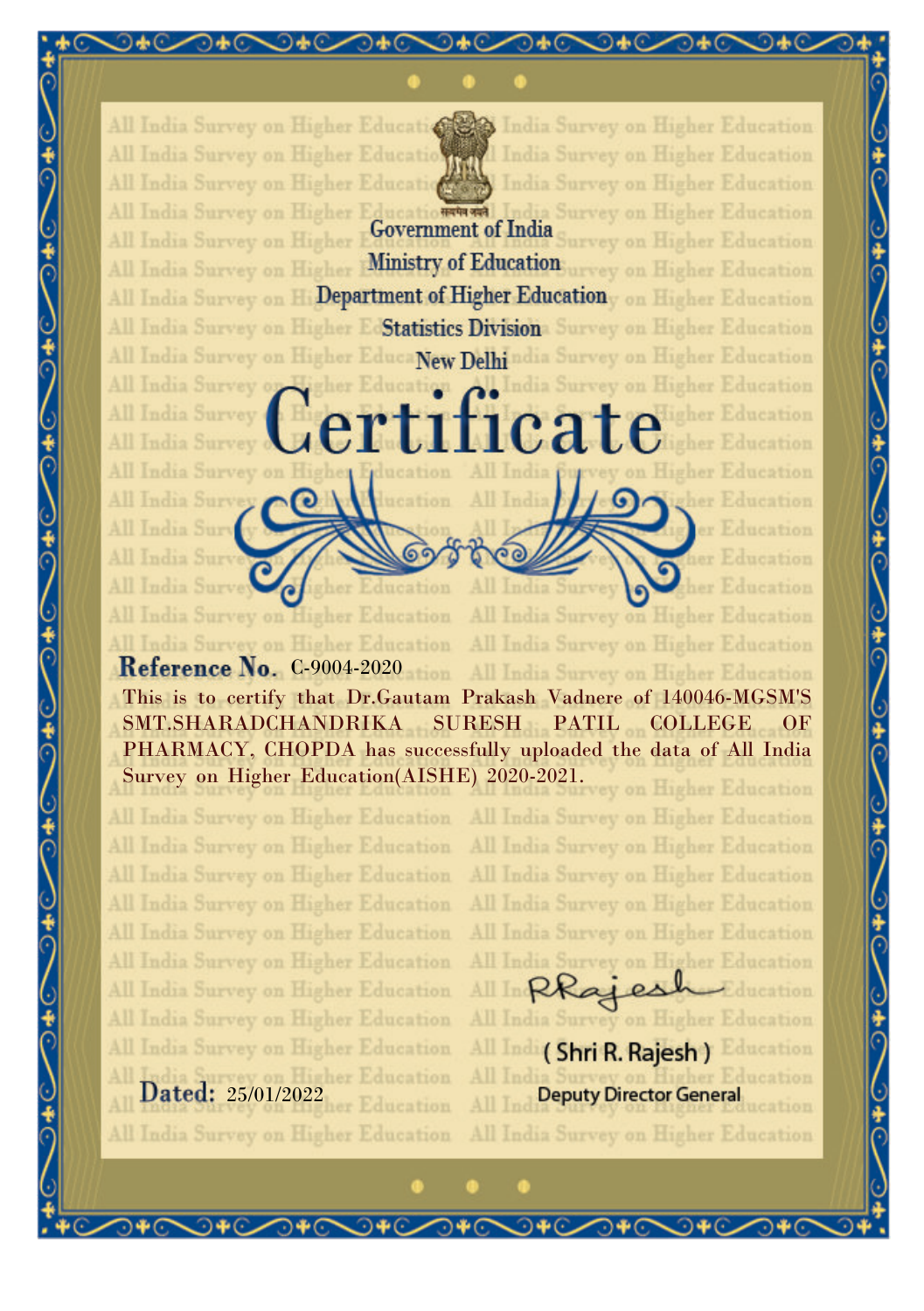## Data Capture Format - College

| Aishe Code: C-9004                                                            |       |                                | Survey Year: 2020                                                                      |
|-------------------------------------------------------------------------------|-------|--------------------------------|----------------------------------------------------------------------------------------|
| Name Of the Institution                                                       |       |                                | 140046-MGSM'S SMT.SHARADCHANDRIKA SURESH PATIL COLLEGE OF PHARMACY, CHOPDA             |
| Aishe Code                                                                    |       | $C-9004$                       |                                                                                        |
| Year of Establishment                                                         |       | 1992                           |                                                                                        |
| Status Prior to Establishment, if                                             |       | Any Other                      |                                                                                        |
| Address                                                                       |       |                                |                                                                                        |
| Location Of The Institution                                                   |       | Rural                          |                                                                                        |
| <b>Address Line1</b>                                                          |       |                                | Mahatma Gandhi Shikshan Mandals Smt. Sharadchandrika Suresh Patil College of Pharmacy, |
| Address Line2                                                                 |       | <b>Yawal Road Chopda</b>       |                                                                                        |
| City                                                                          |       | Chopda                         |                                                                                        |
| Country                                                                       |       |                                |                                                                                        |
| State                                                                         |       | Maharashtra                    |                                                                                        |
| <b>District</b>                                                               |       | Jalgaon                        |                                                                                        |
| <b>Block</b>                                                                  |       |                                |                                                                                        |
| Pin Code                                                                      |       | 425107                         |                                                                                        |
| Longitude(in degree)                                                          |       | 75.293207                      |                                                                                        |
| Latitude(in degree)                                                           |       | 21.235735                      |                                                                                        |
| Total Area (in acre)                                                          |       | 7.78                           |                                                                                        |
| Total Constructed Area (in sq.m)                                              |       | 5500.0                         |                                                                                        |
| Website                                                                       |       | https://ssppharmacychopda.in/  |                                                                                        |
| <b>Institute Head Details</b>                                                 |       |                                |                                                                                        |
|                                                                               |       |                                |                                                                                        |
| Name                                                                          |       | Dr Gautam Prakash Vadnere      |                                                                                        |
| Designation                                                                   |       | Principal                      |                                                                                        |
| Email                                                                         |       | gautamvadnere31@rediffmail.com |                                                                                        |
| Mobile                                                                        |       | 9890022892                     |                                                                                        |
| Telephone No (with std code)                                                  |       | 2586222366                     |                                                                                        |
| <b>Nodal Officer Details</b>                                                  |       |                                |                                                                                        |
| Name                                                                          |       | Mr Kiran Dagadu Baviskar       |                                                                                        |
| Designation                                                                   |       | Assistant Professor            |                                                                                        |
| Email                                                                         |       | 22kar.kiran@gmail.com          |                                                                                        |
| Mobile                                                                        |       | 9511732774                     |                                                                                        |
| Telephone No (with std code)                                                  |       | 2586222366                     |                                                                                        |
| <b>Affiliation Details</b>                                                    |       |                                |                                                                                        |
| Name Of University To Which                                                   |       |                                | Kavayitri Bahinabai Chaudhari North Maharashtra University, Jalgaon                    |
| Year of Affiliation with University                                           |       | 1992                           |                                                                                        |
| Name Of The Other University To                                               |       |                                |                                                                                        |
| Name Of the statutory Body through                                            |       | Pharmacy Council of India      |                                                                                        |
| <b>Institute Details</b>                                                      |       |                                |                                                                                        |
|                                                                               |       |                                |                                                                                        |
| Type of Institution                                                           |       | <b>Affiliated College</b>      |                                                                                        |
| Ownership Status of Institution                                               |       | Trust                          |                                                                                        |
| Management of Institution                                                     |       | Private Un-Aided               |                                                                                        |
| Is It evening college                                                         |       | No                             |                                                                                        |
| Whether the Institution is exclusively meant for<br>students from one gender: |       | No                             |                                                                                        |
| Autonomous Institute                                                          |       | No                             |                                                                                        |
| Whether Institute adopted any village under<br>Unnat Bharat Scheme?           |       | Yes                            |                                                                                        |
| Is This a Minority Managed Institution                                        |       | No                             |                                                                                        |
| Minority Community Type                                                       |       |                                |                                                                                        |
| Whether The Institution Has The National Cadet<br>Corps(NCC)                  |       | lNo                            |                                                                                        |
| Number Of Students Enrolled In NCC                                            |       |                                |                                                                                        |
| Female                                                                        | Total |                                |                                                                                        |
| O                                                                             | 0     |                                |                                                                                        |
| Whether The Institution Has The National Social                               |       | lNo                            |                                                                                        |
| Service(NSS)                                                                  |       |                                |                                                                                        |

| Service(NSS)                       |                                             |    |
|------------------------------------|---------------------------------------------|----|
| Number Of Students Enrolled In NSS |                                             |    |
| Female                             | Total                                       |    |
| Iо                                 |                                             |    |
| Is it a Specialized University:    |                                             | No |
| <b>Specialised University</b>      |                                             | No |
| Other Specialised University       |                                             |    |
| evel Course                        | Whether The College Is Running Only Diploma | No |
| Diploma Level Course               |                                             |    |
| Other Diploma Course               |                                             |    |
| Whether Awards Degree through Any  |                                             |    |
| If Yes, then University Name       |                                             |    |
| <b>Residential Facility</b>        |                                             |    |
| Is Staff Quarter Available         |                                             | No |
| <b>Teaching Staff</b>              |                                             |    |
| Non Teaching Staff                 |                                             |    |
| <b>Total Staff Quarter</b>         |                                             |    |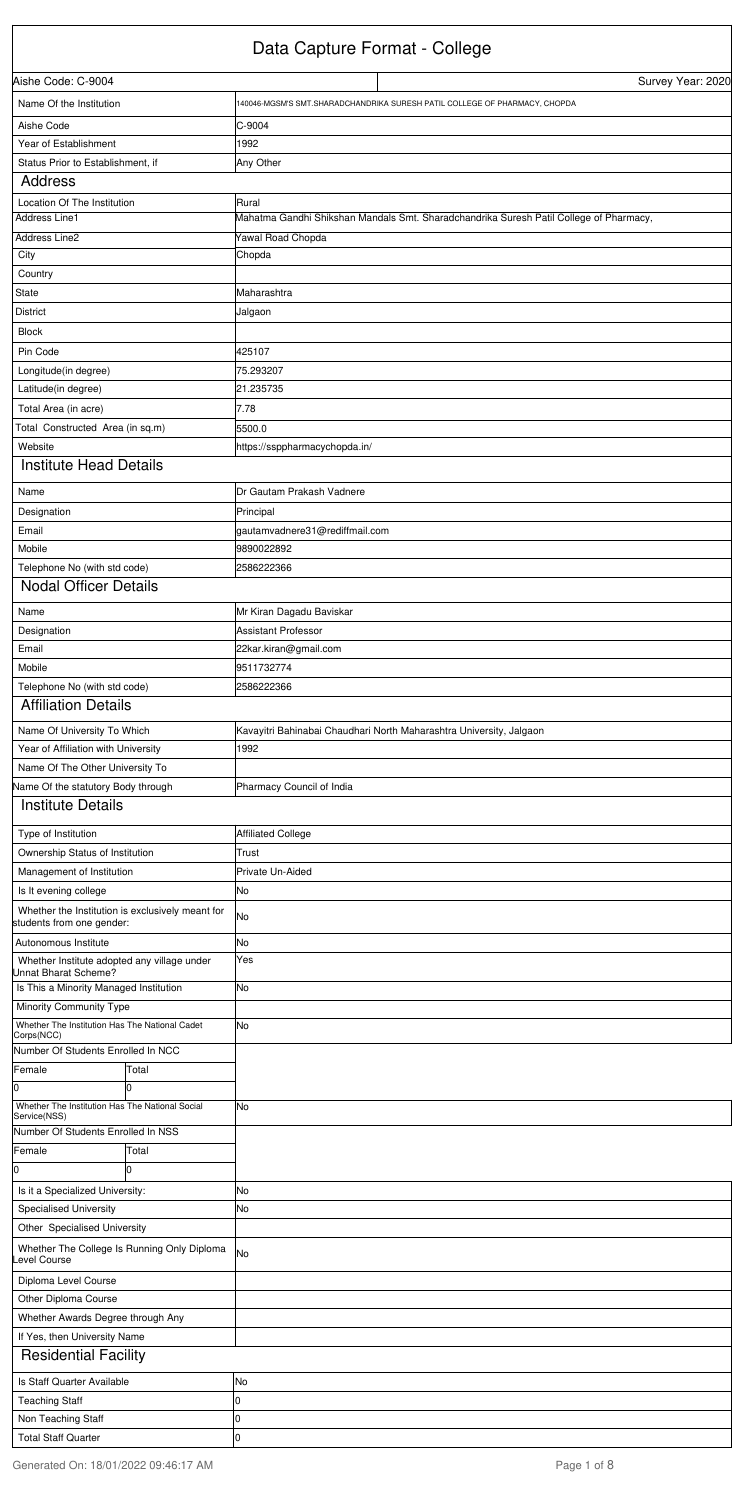## Regular Student Enrollment Through Other:

Note-<br>D- Department<br>L- Level<br>P- Programme<br>D/S- Discipline/Subject<br>MM- Muslim Minority<br>SEAP GOI / State Govt.- Seats earmarked as per GOI/State Govt.<br>F- Total<br>TG- Transgender

| i ransdendi |
|-------------|
|-------------|

|                |                                                               | Aishe Code: C-9004           |                        |                                                 |                                   |                                 |                  |                     |                                |     |                        |                   |                       |                                                        |                                            | Survey Year: 2020              |
|----------------|---------------------------------------------------------------|------------------------------|------------------------|-------------------------------------------------|-----------------------------------|---------------------------------|------------------|---------------------|--------------------------------|-----|------------------------|-------------------|-----------------------|--------------------------------------------------------|--------------------------------------------|--------------------------------|
|                |                                                               | Is Students Hostel Available |                        |                                                 | Yes                               |                                 |                  |                     |                                |     |                        |                   |                       |                                                        |                                            |                                |
|                | No Of Hostels                                                 |                              |                        |                                                 | $\overline{c}$                    |                                 |                  |                     |                                |     |                        |                   |                       |                                                        |                                            |                                |
|                | S.No                                                          |                              |                        |                                                 | Name                              |                                 |                  | Type                |                                |     |                        | Capacity          |                       |                                                        | <b>Students Residing</b>                   |                                |
| H.             |                                                               |                              |                        | MGSM's Boys Hostel Chopda                       |                                   |                                 |                  | <b>Boys Hostel</b>  |                                | 120 |                        |                   |                       | 76                                                     |                                            |                                |
| 2              |                                                               |                              |                        | MGSM's Girls Hostel Chopda                      |                                   |                                 |                  | <b>Girls Hostel</b> |                                | 120 |                        |                   |                       | 79                                                     |                                            |                                |
|                |                                                               | List Of Faculty:             |                        |                                                 |                                   |                                 |                  |                     |                                |     |                        |                   |                       |                                                        |                                            |                                |
|                |                                                               | List Of Departments:         |                        |                                                 |                                   |                                 |                  |                     |                                |     |                        |                   |                       |                                                        |                                            |                                |
| S.No           | Name OF Department / Centers<br>Pharmacology<br>Biotechnology |                              |                        |                                                 |                                   |                                 |                  |                     |                                |     |                        |                   |                       |                                                        |                                            |                                |
|                | Pharmacognosy                                                 |                              |                        |                                                 |                                   |                                 |                  |                     |                                |     |                        |                   |                       |                                                        |                                            |                                |
| 2              |                                                               |                              |                        |                                                 |                                   |                                 |                  |                     |                                |     |                        |                   |                       |                                                        |                                            |                                |
| 3              |                                                               |                              |                        |                                                 |                                   |                                 |                  |                     |                                |     |                        |                   |                       |                                                        |                                            |                                |
| l4             | Pharmaceutical Chemistry                                      |                              |                        |                                                 |                                   |                                 |                  |                     |                                |     |                        |                   |                       |                                                        |                                            |                                |
| l5             |                                                               | Pharmaceutics                |                        |                                                 |                                   |                                 |                  |                     |                                |     |                        |                   |                       |                                                        |                                            |                                |
|                |                                                               | Programme Details            |                        |                                                 |                                   |                                 |                  |                     |                                |     |                        |                   |                       |                                                        |                                            |                                |
|                |                                                               |                              |                        | Regular Programme Details Through Others:       |                                   |                                 |                  |                     |                                |     |                        |                   |                       |                                                        |                                            |                                |
| S.No           | Level                                                         | Name Of The<br>Programme     | Dsicipline/<br>Subject | <b>Broad</b><br>Discipline<br>Group<br>Category | Broad<br>Discipline<br>Group Name | Whether<br>Vocational<br>Course | Year of<br>Start | Approved<br>Intake  | Admission<br>Criterion         | Υ   | Course<br>Duratio<br>M | Type              | Examination<br>System | Statuatory<br><b>Body Through</b><br>Which<br>Approved | University<br>Through<br>Which<br>Approved | Accreditation<br><b>Status</b> |
| 1              | Ph.D.                                                         | Ph.D.-Doctor<br>lof          | Pharmace<br>utical     | Medical<br>Science                              | Pharmacy                          | No                              | 2012             | 15                  | University level 3             |     | Iо                     | Self<br>Financing | Semester              | Pharmacy<br>Council of                                 | Kavayitri<br>Bahinabai                     | No                             |
| $\overline{c}$ | Under<br>Graduate                                             | B.Pharm.-<br>Bachelor of     | Pharmacy               | Medical<br>Science                              | Pharmacy                          | No                              | 1992             | 100                 | State level<br>Examination     |     | lo                     | Self<br>Financing | Semester              | Pharmacy<br>Council of                                 | Kavayitri<br>Bahinabai                     | Yes                            |
| 3              | Post<br>Graduate                                              | M.Pharm. -<br>Master of      | Pharmace<br>utics      | Medical<br>Science                              | Pharmacy                          | No                              | 2006             | 10                  | All India level<br>Examination | 2   | lo                     | Self<br>Financing | Semester              | Pharmacy<br>Council of                                 | Kavayitri<br>Bahinabai                     | No                             |
| 4              | Post<br>Graduate                                              | M.Pharm. -<br>Master of      | Pharmaco<br>gnosy      | Medical<br>Science                              | Pharmacy                          | No                              | 2007             | 10                  | All India level<br>Examination | 2   | Iо                     | Self<br>Financing | Semester              | Pharmacy<br>Council of                                 | Kavayitri<br>Bahinabai                     | No                             |
|                |                                                               | <b>Student Enrollment</b>    |                        |                                                 |                                   |                                 |                  |                     |                                |     |                        |                   |                       |                                                        |                                            |                                |

|                |                                          |              |                                 |                                           |                                                 |                                          |                       |                |            |                       |     |          |     |                                            |     |     |     |                                      |     | Number Of Students Enrolled |     |                                       |           |     |     |                                       |                 |     |     |                                      |              |              |    |                                          |
|----------------|------------------------------------------|--------------|---------------------------------|-------------------------------------------|-------------------------------------------------|------------------------------------------|-----------------------|----------------|------------|-----------------------|-----|----------|-----|--------------------------------------------|-----|-----|-----|--------------------------------------|-----|-----------------------------|-----|---------------------------------------|-----------|-----|-----|---------------------------------------|-----------------|-----|-----|--------------------------------------|--------------|--------------|----|------------------------------------------|
|                |                                          |              | Broad                           | Broad                                     |                                                 | Whether                                  |                       |                |            |                       |     | General  |     |                                            |     | EWS |     |                                      | SC  |                             |     |                                       | <b>ST</b> |     |     |                                       |                 | OBC |     |                                      | <b>TOTAL</b> |              |    |                                          |
| S.No           |                                          | P            | Discipline<br>Group<br>Category | Discipline<br>Group                       | D/S                                             | Vocational Type Year Categreen<br>Course |                       |                | ory        | GOI<br>State<br>Govt. | T.  | F.       | TG  | <b>SEAP</b><br>GOI<br><b>State</b><br>Govt | T   | E   | TG  | <b>SEAP</b><br>GOI<br>State<br>Govt. | T   | F.                          | TG  | <b>SEAP</b><br>GOI.<br>State<br>Govt. | T.        | F   | TG  | <b>SEAP</b><br>GOI.<br>State<br>Govt. | T               | F.  | TG  | <b>SEAP</b><br>GOI.<br>State<br>Govt | T.           | F.           | TG | <b>REMARKS</b>                           |
|                | Und<br>er<br>Gra<br>duat<br>$\mathbf{e}$ | Pharma<br>cy | Medical<br>Science              | Pharmacy<br>(Under<br>Graduate)           | B.Phar No<br>$m -$<br>Bachel<br>or of<br>Pharma |                                          | Self<br>Fina<br>ncing | $\mathbf{1}$   | Iт         | 69                    | 38  | 17       | Iо  | 10                                         | l4. | 2   | lo. | 7                                    | 5   |                             | I٥  | l5                                    | 2         | lo. | Iо  | 19                                    | l <sub>60</sub> | 30  | I٥  | 100                                  | 105          | 48           | I٥ | <b>NA</b>                                |
|                |                                          |              |                                 |                                           | cy                                              |                                          |                       |                | <b>PWD</b> |                       | I٥  | ln.      | l0. |                                            | l٥  | l0  | In. |                                      | l٥  | I0.                         | I٥  |                                       | I٥        | l0. | lo. |                                       | I٥              | I0. | I٥  |                                      | I٥           | I٥           |    | Category-<br>wise data not<br>maintained |
|                |                                          |              |                                 |                                           |                                                 |                                          |                       |                | <b>MM</b>  |                       | n   | $\Omega$ | I٥  |                                            | ln. | I0. | I0. |                                      | lo  | I0.                         | l∩  |                                       | l٥        | l0. | Iо  |                                       | I٥              | I0. | ln. |                                      | lo.          | I0.          |    | Category-<br>wise data not<br>maintained |
|                |                                          |              |                                 |                                           |                                                 |                                          |                       |                | OM         |                       | I٥  | ln.      | I٥  |                                            | I٥  | I٥  | Iо  |                                      | lo. | lo.                         | I٥  |                                       | I٥        | l0. | Iо  |                                       | I٥              | Iо  | I٥  |                                      | lo.          | l0           | I٥ | Category-<br>wise data not<br>maintained |
| $\overline{c}$ | Und<br>er<br>Gra<br>duat                 | Pharma<br>cy | Medical<br>Science              | Pharmacy<br>(Under<br>Graduate)           | B.Phar No<br>$m -$<br>Bachel<br>or of           |                                          | Self<br>Fina<br>ncing | $\overline{2}$ | Iт         | 70                    | 70  | 27       | I٥  |                                            |     | l0. | l0. | 10                                   | 10  | I4.                         | In. | l5                                    | l4        |     | Iо  | 22                                    | 33              | 18  | lo. | 107                                  | 117 50       |              | I٥ | <b>NA</b>                                |
|                | $\mathbf{e}$                             |              |                                 |                                           | Pharma<br>cy                                    |                                          |                       |                | PWD        |                       | I٥  | I٥       | l0  |                                            | ln. | l0. | I0. |                                      | l٥  | In.                         | In. |                                       | I٥        | n.  | Iо  |                                       | I٥              | lo. | I∩  |                                      | lo.          | <sup>o</sup> | ١c | Category-<br>wise data not<br>maintained |
|                |                                          |              |                                 |                                           |                                                 |                                          |                       |                | <b>MM</b>  |                       | ln. | ln.      | l0. |                                            | l٥  | l0. | lo. |                                      | l٥  | I0.                         | I0. |                                       | I٥        | l0. | lo. |                                       | I٥              | lo. | I٥  |                                      | lo.          | <sup>o</sup> |    | Category-<br>wise data not<br>maintained |
|                |                                          |              |                                 |                                           |                                                 |                                          |                       |                | OM         |                       | I٥  | ln.      | l0  |                                            | In  | l0  | lo. |                                      | l٥  | $\Omega$                    |     |                                       | l٥        | lo. | Iо  |                                       | l٨              | Iо  | ln. |                                      | lo.          | I٥           |    | Category-<br>wise data not<br>maintained |
| 3              | Und<br>er<br>Gra<br>duat                 | Pharma<br>cy | Medical<br>Science              | Pharmacy B.Phar No<br>(Under<br>Graduate) | m.-<br>Bachel<br>or of                          |                                          | Self<br>Fina<br>ncing | $\mathbf{3}$   | Iт         | 69                    | 58  | 26       | lo. | I0.                                        | I0. | l0  | Iо  | 17                                   | 11  | $\overline{a}$              | I٥  | 15                                    | l4.       | l2  | Iо  | 19                                    | 28              | 16  | lo. | 100                                  | 101          | 48           |    | <b>NA</b>                                |

|    | uuat                              |              |                    |                                           | <b>UI UI</b><br>Pharma   |                       |               |           |    |    |     |     |    |    |    |     |    |    |     |    |    |     |                |     |    |    |     |    |     |     |                                          |
|----|-----------------------------------|--------------|--------------------|-------------------------------------------|--------------------------|-----------------------|---------------|-----------|----|----|-----|-----|----|----|----|-----|----|----|-----|----|----|-----|----------------|-----|----|----|-----|----|-----|-----|------------------------------------------|
|    | $\mathsf{e}% _{t}\left( t\right)$ |              |                    |                                           | cy                       |                       |               | PWD       |    | I٥ | Iо  | l0. |    |    | I٥ | I٥  |    | I٥ | Iо  | ю  |    | l٥  | Iо             | Iо  |    |    | I0. |    | lo. | Iо  | Category-<br>wise data not<br>maintained |
|    |                                   |              |                    |                                           |                          |                       |               | <b>MM</b> |    | I٥ | Iо  | 0   |    |    | I٥ | l0  |    | I٥ | l0  | ΙU |    | l0. | $\overline{0}$ | Iо  |    |    | l0  |    | lo. | Iо  | Category-<br>wise data not<br>maintained |
|    |                                   |              |                    |                                           |                          |                       |               | <b>OM</b> |    | l٥ | I0. | l0. |    |    | I٥ | I٥  |    | l٥ | 0   | ю  |    | ln. |                | lo. |    |    | I٥  |    | lo. | 0   | Category-<br>wise data not<br>maintained |
| ١4 | Und<br>er<br>Gra<br>duat          | Pharma<br>CV | Medical<br>Science | Pharmacy B.Phar No<br>(Under<br>Graduate) | $m -$<br>Bachel<br>or of | Self<br>Fina<br>ncing | $4 \text{ T}$ |           | 39 | 26 | l9  | lo. | l0 | 10 | I٥ | I٥  | l6 | Iэ | ١4  | 10 | 14 | Iз  | 3              | lo. | 11 | 30 | 15  | 60 | 66  | 131 | <b>NA</b>                                |
|    | $\mathsf{e}% _{t}\left( t\right)$ |              |                    |                                           | Pharma<br>cy             |                       |               | PWD       |    | I٥ | lo. | I0. |    |    | l0 | l0. |    | I٥ | lo. | 10 |    | l٥  | 10             | lo. |    |    | I٥  |    | lo. | Iо  | Category-<br>wise data not<br>maintained |
|    |                                   |              |                    |                                           |                          |                       |               | <b>MM</b> |    | I٥ | Iо  | l0  |    | 10 | l0 | l0  |    | I٥ | Iо  | 10 |    | lo. | 10             | Iо  |    |    | l0  |    | lo. | Iо  | Category-<br>wise data not<br>maintained |
|    |                                   |              |                    |                                           |                          |                       |               | OM        |    | I٥ | I٥  | l0. |    | 10 | I٥ | l0. |    | I٥ | 0   | 10 |    | I٥  | 10             | Io. |    |    | I٥  |    | I٥  | I0. | Category-<br>wise data not<br>maintained |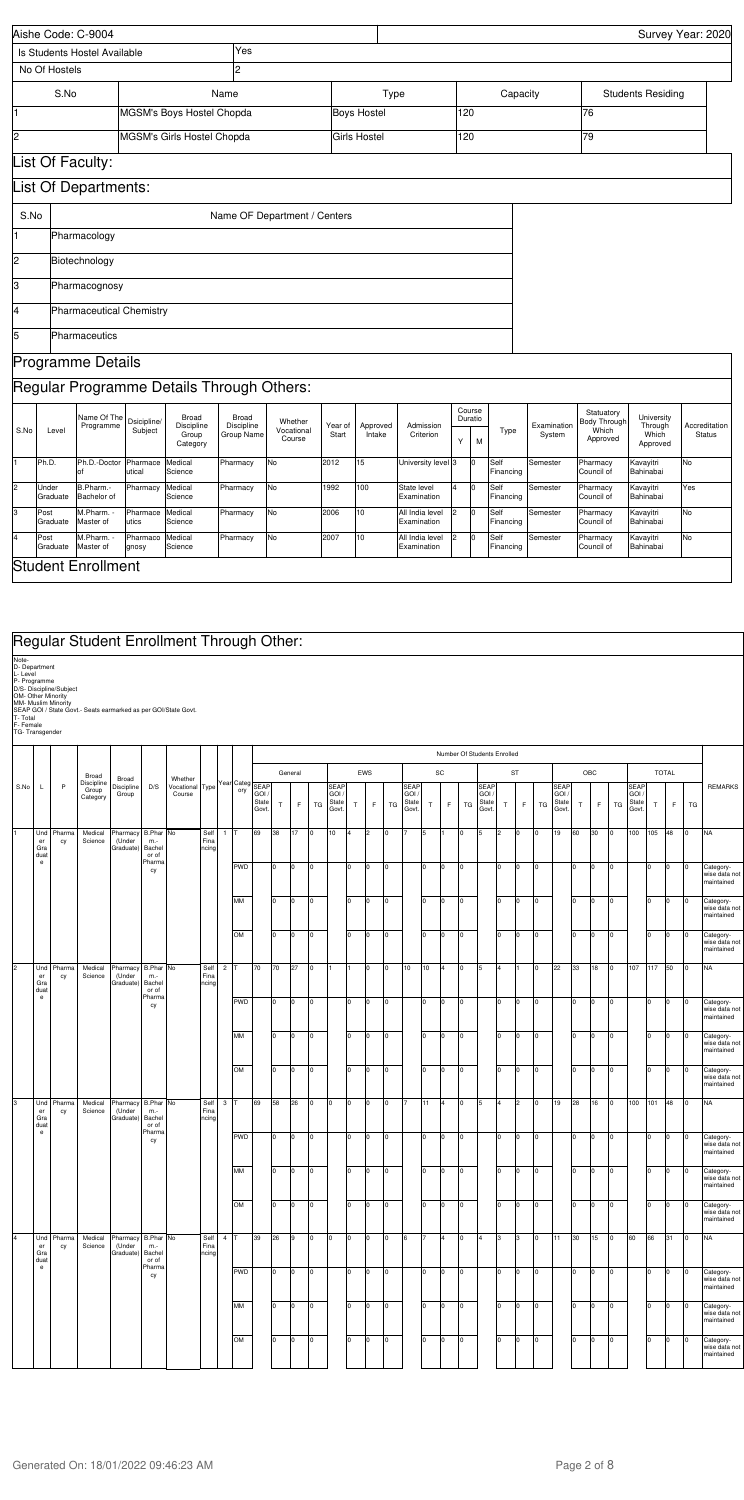## Examination Results

| Foreign Students Enrollment:                                      |     |
|-------------------------------------------------------------------|-----|
| Whether Foreign Students Enrolled Int The Institution             | 1No |
| Approved Intake Capacity of International Students along with NRI |     |

| Note-<br>D- Department<br>L- Level<br>P- Programme<br>T- Total<br>F- Female | TG- Transgender                                          | D/S- Discipline/Subject<br>OM- Other Minority<br>MM- Muslim Minority |                     |                                         |                                               | SEAP GOI / State Govt.- Seats earmarked as per GOI/State Govt. |                       |             |           |                       |     |         |        |                              |         |        |        |                         |          |                              |                             |                        |          |           |         |                      |             |         |         |                         |             |              |        |                                                       |
|-----------------------------------------------------------------------------|----------------------------------------------------------|----------------------------------------------------------------------|---------------------|-----------------------------------------|-----------------------------------------------|----------------------------------------------------------------|-----------------------|-------------|-----------|-----------------------|-----|---------|--------|------------------------------|---------|--------|--------|-------------------------|----------|------------------------------|-----------------------------|------------------------|----------|-----------|---------|----------------------|-------------|---------|---------|-------------------------|-------------|--------------|--------|-------------------------------------------------------|
|                                                                             |                                                          |                                                                      |                     |                                         |                                               |                                                                |                       |             |           |                       |     |         |        |                              |         |        |        |                         |          |                              | Number Of Students Enrolled |                        |          |           |         |                      |             |         |         |                         |             |              |        |                                                       |
| S.No                                                                        | L.                                                       | P                                                                    | Broad<br>Discipline | Broad<br>Discipline                     | D/S                                           | Whether<br>Vocational Type                                     |                       |             |           | Year Categ SEAP       |     | General |        | <b>SEAP</b>                  |         | EWS    |        | <b>SEAP</b>             |          | $\operatorname{\textsf{SC}}$ |                             | <b>SEAP</b>            |          | <b>ST</b> |         | SEAP                 |             | OBC     |         | <b>SEAP</b>             |             | <b>TOTAL</b> |        | <b>REMARKS</b>                                        |
|                                                                             |                                                          |                                                                      | Group<br>Category   | Group                                   |                                               | Course                                                         |                       |             | ory       | GOI<br>State<br>Govt. | Т   | F       | TG     | <b>GOI</b><br>State<br>Govt. | Τ       | F.     | TG     | GOI /<br>State<br>Govt. | T        | F                            | TG                          | GOI,<br>State<br>Govt. | $\top$   | F         | TG      | GOI<br>State<br>Govt | $\mathsf T$ | F       | TG      | GOI /<br>State<br>Govt. | $\mathsf T$ | F            | TG     |                                                       |
| 5                                                                           | Post<br>Gra<br>duat<br>$\mathsf{e}% _{t}\left( t\right)$ | Pharma<br>cy                                                         | Medical<br>Science  | Pharmace<br>utics(Post<br>Graduate)     | M.Phar No<br>$m. -$<br>Master<br>of           |                                                                | Self<br>Fina<br>ncing | $1$ T       |           | 7                     | 3   |         | 0      | 0                            | 0       | O      | 0      |                         |          | Iо                           | o                           | 0                      | Iо       | O         | l0      | 2                    | 5           | Iо      | O       | 10                      | 9           |              | 0      | <b>NA</b>                                             |
|                                                                             |                                                          |                                                                      |                     |                                         | Pharma<br>cy                                  |                                                                |                       |             | PWD       |                       | 10  | O       | 0      |                              | 10      | O      | 0      |                         | I٥       | Iо                           | 0                           |                        | lо       | O         | 0       |                      | Iо          | Iо      | l0      |                         | Iо          | 0            | 0      | Category-<br>wise data not<br>maintained              |
|                                                                             |                                                          |                                                                      |                     |                                         |                                               |                                                                |                       |             | MМ        |                       | I٥  | l0      | O      |                              | I٥      | O      | 0      |                         | l٥       | Iо                           | o                           |                        | Iо       | O         | 0       |                      | lо          | O       | 0       |                         | lо          | 0            | 0      | Category-<br>wise data not<br>maintained              |
|                                                                             |                                                          |                                                                      |                     |                                         |                                               |                                                                |                       |             | <b>OM</b> |                       | I٥  | O       | 0      |                              | I٥      | 0      | 0      |                         | Iо       | Iо                           | o                           |                        | Iо       | O         | 0       |                      | I٥          | Iо      | l0      |                         | Iо          | 0            | 0      | Category-<br>wise data not<br>maintained              |
| $6\overline{6}$                                                             | Post<br>Gra<br>duat<br>$\mathsf{e}% _{t}\left( t\right)$ | Pharma<br>cy                                                         | Medical<br>Science  | Pharmace<br>utics(Post<br>Graduate)     | M.Phar No<br>$m. -$<br>Master<br>of<br>Pharma |                                                                | Self<br>Fina<br>ncing | $2 \mid T$  |           | 17                    |     |         | 0      | O                            | 0       | O      | 0      |                         |          | Iо                           | 0                           | 1                      | I1.      | O         | 0       | 2                    |             | 4       | Iо      | 11                      | 10          | 5            | 0      | <b>NA</b>                                             |
|                                                                             |                                                          |                                                                      |                     |                                         | cy                                            |                                                                |                       |             | PWD       |                       | 10  | O       | 0      |                              | 10      | O      | 0      |                         | I٥       | Iо                           | 0                           |                        | Iо       | O         | 0       |                      | Iо          | Iо      | l0      |                         | Iо          | 0            | 0      | Category-<br>wise data not<br>maintained              |
|                                                                             |                                                          |                                                                      |                     |                                         |                                               |                                                                |                       |             | МM        |                       | I٥  | O       | 0      |                              | I٥      | O      | 0      |                         | Iо       | Iо                           | o                           |                        | Iо       | O         | 0       |                      | lо          | Iо      | 0       |                         | Iо          | 0            | 0      | Category-<br>wise data not<br>maintained              |
|                                                                             |                                                          |                                                                      |                     |                                         |                                               |                                                                |                       |             | <b>OM</b> |                       | I٥  | O       | 0      |                              | I٥      | 0      | 0      |                         | Iо       | Iо                           | o                           |                        | Iо       | O         | 0       |                      | lо          | Iо      | l0      |                         | Iо          | 0            | 0      | Category-<br>wise data not<br>maintained              |
|                                                                             | Post<br>Gra<br>duat<br>$\mathsf{e}% _{t}\left( t\right)$ | Pharma<br>сy                                                         | Medical<br>Science  | Pharmaco<br>gnosy(Po<br>st<br>Graduate) | M.Phar No<br>$m. -$<br>Master<br>of<br>Pharma |                                                                | Self<br>Fina<br>ncing | 1 T         | PWD       | 5                     | 10  | O       | 0<br>0 | O                            | 0<br>10 | O<br>0 | 0<br>0 | 2                       | l0<br>I٥ | Iо<br>Iо                     | 0<br>0                      | 1                      | Iо<br>Iо | O<br>O    | l0<br>0 | 2                    | Iо          | 2<br>Iо | O<br>l0 | 10                      | 5<br>Iо     | 3<br>O       | 0<br>0 | NA                                                    |
|                                                                             |                                                          |                                                                      |                     |                                         | cy                                            |                                                                |                       |             | MМ        |                       | lo. | O       | 0      |                              | I٥      | O      | 0      |                         | Iо       | Iо                           | o                           |                        | Iо       | O         | l0      |                      | lо          | lo.     | l0      |                         | Iо          | 0            | 0      | Category-<br>wise data not<br>maintained<br>Category- |
|                                                                             |                                                          |                                                                      |                     |                                         |                                               |                                                                |                       |             | OМ        |                       | I٥  | O       | O      |                              | I٥      | 0      | O      |                         | Iо       | Iо                           | o                           |                        | Iо       | O         | lo.     |                      | lо          | 0       | l0      |                         | Iо          | 0            | 0      | wise data not<br>maintained<br>Category-              |
| $\overline{\bf 8}$                                                          | Post                                                     | Pharma                                                               | Medical             | Pharmaco                                | M.Phar No                                     |                                                                | Self                  | 2 $\vert$ T |           | 5                     | O   | O       | 0      | 0                            | 0       | O      | O      | $\overline{2}$          | l0       | Iо                           | o                           | $\overline{2}$         | Iо       | O         | l0.     | 0                    | O           | Iо      | O       | 9                       | l0          | 0            | 0      | wise data not<br>namamed<br>Category-                 |
|                                                                             | Gra<br>duat<br>$\mathsf{e}% _{t}\left( t\right)$         | cy                                                                   | Science             | gnosy(Po<br>st<br>Graduate)             | $m. -$<br>Master<br>of<br>Pharma              |                                                                | Fina<br>ncing         |             | PWD       |                       | 10  | 0       | 0      |                              | 10      | 0      | 0      |                         | I٥       | Iо                           | o                           |                        | I٥       | O         | 0       |                      | lо          | Iо      | l0      |                         | Iо          | 0            | 0      | wise data not<br>maintained<br>Category-              |
|                                                                             |                                                          |                                                                      |                     |                                         | cy                                            |                                                                |                       |             | MМ        |                       | lo. | O       | 0      |                              | I٥      | 0      | 0      |                         | Iо       | Iо                           | o                           |                        | Iо       | O         | 0       |                      | I٥          | Iо      | l0      |                         | Iо          | 0            | 0      | wise data not<br>maintained<br>Category-              |
|                                                                             |                                                          |                                                                      |                     |                                         |                                               |                                                                |                       |             | <b>OM</b> |                       | I٥  | O       | 0      |                              | I٥      | 0      | 0      |                         | Iо       | Iо                           | 0                           |                        | Iо       | O         | 0       |                      | I٥          | Iо      | l0      |                         | lо          | 0            | 0      | wise data not<br>maintained<br>Category-              |
| $\overline{9}$                                                              | Ph.                                                      | Pharma                                                               | Medical             | Pharmace                                | Ph.D.-                                        | No                                                             | Self                  | 1           | Iт        | 24                    | 6   | O       | 0      | I٥                           | O       | O      | 0      | O                       | l0       | Iо                           | 0                           | 0                      | Iо       | O         | l0.     | 0                    | I٥          | O       | Iо      | 24                      | 6           | O            | 0      | wise data not<br>maintained<br><b>NA</b>              |
|                                                                             | D.                                                       | cy                                                                   | Science             | utical<br>Science(P<br>h.D.)            | Doctor<br>of<br>Philoso<br>phy                |                                                                | Fina<br>ncing         |             | PWD       |                       | 10  | 0       | 0      |                              | 10      | 0      | O      |                         | I٥       | Iо                           | o                           |                        | Iо       | O         | 0       |                      | lо          | Iо      | l0      |                         | Iо          | O            | 0      | Category-                                             |
|                                                                             |                                                          |                                                                      |                     |                                         |                                               |                                                                |                       |             | MМ        |                       | lo. | O       | 0      |                              | I٥      | 0      | Iо     |                         | Iо       | Iо                           | 0                           |                        | I٥       | Iо        | 0       |                      | I٥          | Iо      | l0      |                         | lо          | 0            | 0      | wise data not<br>maintained<br>Category-              |
|                                                                             |                                                          |                                                                      |                     |                                         |                                               |                                                                |                       |             | <b>OM</b> |                       | I٥  | O       | 0      |                              | I٥      | 0      | O      |                         | Iо       | Iо                           | o                           |                        | Iо       | O         | 0       |                      | lо          | Iо      | Iо      |                         | Iо          | 0            | 0      | wise data not<br>maintained<br>Category-              |
|                                                                             |                                                          |                                                                      |                     |                                         |                                               |                                                                |                       |             |           |                       |     |         |        |                              |         |        |        |                         |          |                              |                             |                        |          |           |         |                      |             |         |         |                         |             |              |        | wise data not<br>maintained                           |

Aishe Code: C-9004 Survey Year: 2020

Regular Examination Results Through Others (Total Number of Students Appeard in Final

Generated On: 18/01/2022 09:46:26 AM 8 and 7 and 7 and 7 and 7 and 7 and 7 and 7 and 8 and 8 and 8 and 8 and 8 and 8 and 8 and 8 and 8 and 8 and 8 and 8 and 8 and 8 and 8 and 8 and 8 and 8 and 8 and 8 and 8 and 8 and 8 and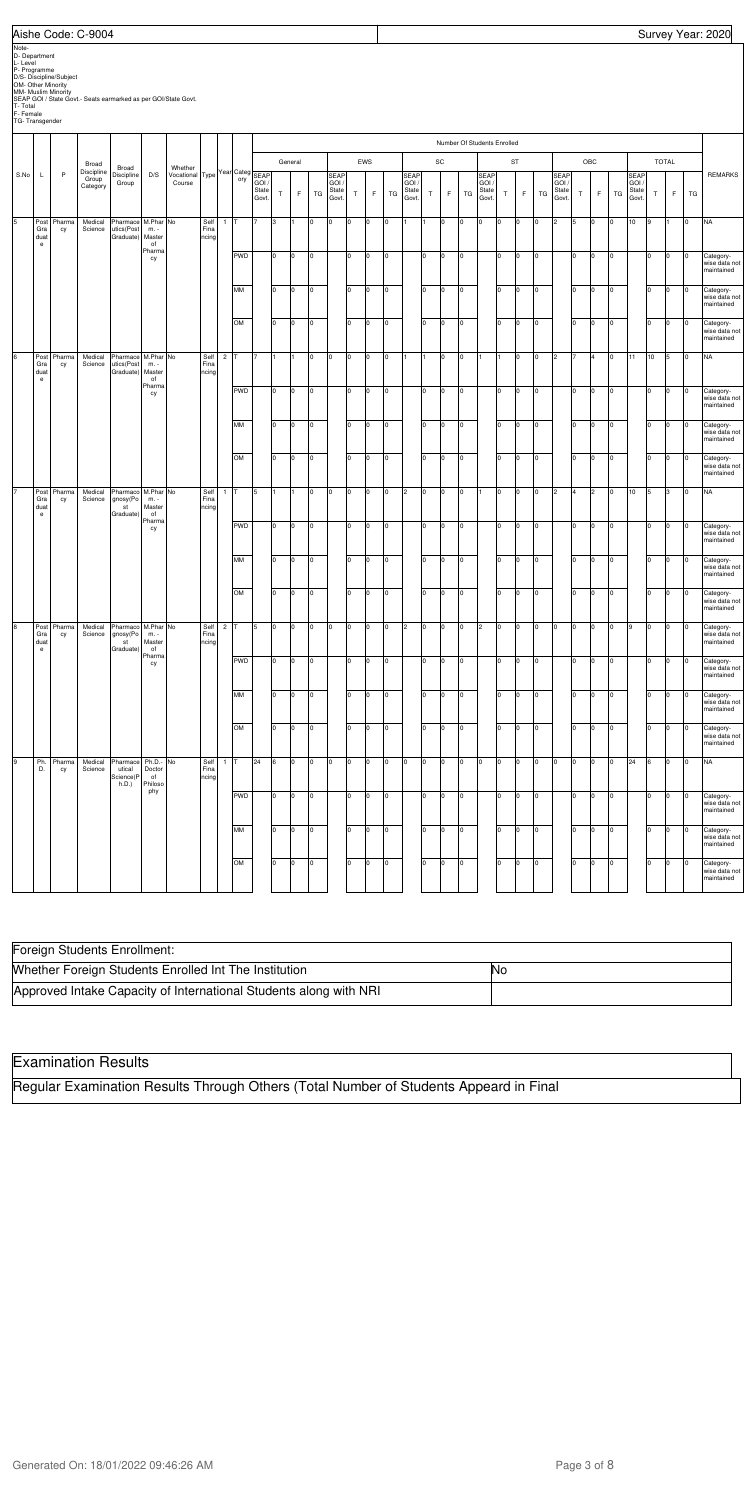|                                                                             | Aishe Code: C-9004                                                                                                                                                                                                                                                                                                                                                                                                                                                    |                            |                                          |                            |                    |              |                                      |                         |                            |       |         |                          |                   |                |                 |                                              |                                         |                                             |          |                                                                 |                 |            |                   |                                                    |               |                                |                 | Survey Year: 2020                       |
|-----------------------------------------------------------------------------|-----------------------------------------------------------------------------------------------------------------------------------------------------------------------------------------------------------------------------------------------------------------------------------------------------------------------------------------------------------------------------------------------------------------------------------------------------------------------|----------------------------|------------------------------------------|----------------------------|--------------------|--------------|--------------------------------------|-------------------------|----------------------------|-------|---------|--------------------------|-------------------|----------------|-----------------|----------------------------------------------|-----------------------------------------|---------------------------------------------|----------|-----------------------------------------------------------------|-----------------|------------|-------------------|----------------------------------------------------|---------------|--------------------------------|-----------------|-----------------------------------------|
| Note-<br>D- Department<br>L- Level<br>P- Programme<br>T- Total<br>F- Female | D/S- Discipline/Subject<br>BDGC- Broad Discipline Group Category<br>BDGN- Broad Discipline Group Name<br>OM- Other Minority<br>MM- Muslim Minority<br>TG- Transgender                                                                                                                                                                                                                                                                                                 |                            |                                          |                            |                    |              |                                      |                         |                            |       |         |                          |                   |                |                 |                                              |                                         |                                             |          |                                                                 |                 |            |                   |                                                    |               |                                |                 |                                         |
|                                                                             |                                                                                                                                                                                                                                                                                                                                                                                                                                                                       |                            |                                          |                            |                    |              |                                      |                         |                            |       |         |                          |                   |                |                 |                                              |                                         |                                             |          | Total Number of Students Appeard in Final Year                  |                 |            |                   |                                                    |               |                                |                 |                                         |
| S <sub>NO</sub>                                                             | L                                                                                                                                                                                                                                                                                                                                                                                                                                                                     | P                          | D/S                                      | <b>BDGC</b>                | <b>BDGN</b>        |              | Whether<br>Vocational Type<br>Course |                         | Categor                    |       | General |                          |                   | EWS            |                 |                                              | SC                                      |                                             |          | ST                                                              |                 |            | OBC               |                                                    |               | <b>TOTAL</b>                   |                 | <b>REMARKS</b>                          |
|                                                                             |                                                                                                                                                                                                                                                                                                                                                                                                                                                                       |                            |                                          |                            |                    |              |                                      |                         | у                          | Total | Female  | Trans<br>Gender          | Total             | Female         | Trans<br>Gender | Total                                        | Female                                  | Trans<br>Gender                             | Total    | Female                                                          | Trans<br>Gender | Total      | Female            | Trans<br>Gender                                    | Total         | Female                         | Trans<br>Gender |                                         |
|                                                                             |                                                                                                                                                                                                                                                                                                                                                                                                                                                                       |                            |                                          |                            |                    |              |                                      |                         | т                          | 25    | l9      | O                        |                   | I٥             | I٥              |                                              |                                         |                                             | 3        | 3                                                               | 0               | 30         | 15                | I٥                                                 | 65            | 31                             | $\Omega$        | NA                                      |
|                                                                             |                                                                                                                                                                                                                                                                                                                                                                                                                                                                       | B.Pharm.<br>-Bachelor      | Pharma                                   |                            |                    |              |                                      |                         | PWD                        | I٥    | 0       | 0                        | I٥                | 0              | Iо              | I٥                                           | $\Omega$                                | 10                                          | ١o       | 0                                                               | 0               | ۱n         | I٥                | Iо                                                 | Iо            | <sup>0</sup>                   | 0               | Category-wise<br>data not<br>maintained |
| $\overline{1}$                                                              | Under<br>Graduate                                                                                                                                                                                                                                                                                                                                                                                                                                                     | of<br>Pharmac<br>у         | cy(Unde<br>$\mathsf{r}$<br>Graduat<br>e) | Medical<br>Science         | Pharmacy           |              | No                                   | Self<br>Financi<br>ng   | MM                         | O     | 0       | O                        | I٥                | 10             | Iо              | I٥                                           | $\mathbf 0$                             | 0                                           | I٥       | 0                                                               | 0               | ۱n         | 10                | Iо                                                 | Iо            | 0                              | 0               | Category-wise<br>data not<br>maintained |
|                                                                             |                                                                                                                                                                                                                                                                                                                                                                                                                                                                       |                            |                                          |                            |                    |              |                                      |                         | OM                         | lо    | O       | O                        | l٥                | lо             | Iо              | l٥                                           | $\mathbf 0$                             | U                                           | $\Omega$ | I٥                                                              | 0               | l٥         | lo                | Iо                                                 | I٥            | n.                             |                 | Category-wise<br>data not               |
|                                                                             |                                                                                                                                                                                                                                                                                                                                                                                                                                                                       |                            |                                          |                            |                    |              |                                      |                         |                            |       |         |                          |                   |                |                 |                                              |                                         |                                             |          |                                                                 |                 |            |                   |                                                    |               |                                |                 | maintained                              |
| Note-                                                                       | Regular Examination Results Through Others (Total Number of Students Passed/Awarded                                                                                                                                                                                                                                                                                                                                                                                   |                            |                                          |                            |                    |              |                                      |                         |                            |       |         |                          |                   |                |                 |                                              |                                         |                                             |          |                                                                 |                 |            |                   |                                                    |               |                                |                 |                                         |
| T- Total<br>F- Female                                                       | D/S- Discipline/Subject<br>BDGC- Broad Discipline Group Category<br>BDGN- Broad Discipline Group Name<br>OM- Other Minority<br>MM- Muslim Minority                                                                                                                                                                                                                                                                                                                    |                            |                                          |                            |                    |              |                                      |                         |                            |       |         |                          |                   |                |                 |                                              |                                         |                                             |          |                                                                 |                 |            |                   |                                                    |               |                                |                 |                                         |
|                                                                             | TG- Transgender<br>Total Number of Students Passed/Awarded Degree<br>Whether<br>OBC<br><b>TOTAL</b><br>EWS<br>SC<br>ST<br>General<br>Vocation<br>P<br><b>BDGC</b><br><b>BDGN</b><br>L<br>D/S<br>Type<br>al Course<br>Categor<br>Trans<br>Trans<br>Trans<br>Trans<br>Trans<br>Trans<br>у<br>Female<br>Female<br>Female<br>Female<br>Female<br>Female<br>Total<br>Total<br>Gender<br>Total<br>Gender<br>Gender<br>Total<br>Gender<br>Total<br>Gender<br>Total<br>Gender |                            |                                          |                            |                    |              |                                      |                         |                            |       |         |                          |                   |                |                 |                                              |                                         |                                             |          |                                                                 |                 |            |                   |                                                    |               |                                |                 |                                         |
| S NO                                                                        |                                                                                                                                                                                                                                                                                                                                                                                                                                                                       |                            |                                          |                            |                    |              |                                      |                         |                            |       |         |                          |                   |                |                 |                                              |                                         |                                             |          |                                                                 |                 |            |                   |                                                    |               |                                |                 | <b>REMARKS</b>                          |
|                                                                             |                                                                                                                                                                                                                                                                                                                                                                                                                                                                       |                            |                                          |                            |                    |              |                                      |                         | т                          | 25    | 9       | l0                       | 0                 | lo             | Iо              |                                              |                                         | O                                           | 3        | 3                                                               | 0               | 30         | 15                | Iо                                                 | 65            | 31                             | 0               | NA                                      |
|                                                                             |                                                                                                                                                                                                                                                                                                                                                                                                                                                                       | B.Pharm.<br>Bachelor       | Pharmacy(                                |                            |                    |              |                                      | Self                    | PWD                        | O     | 0       | I٥                       | lo.               | lо             | Iо              | I٥                                           | $\mathbf 0$                             | 0                                           | lo.      | 0                                                               | O               | Iо         | I٥                | Iо                                                 | Iо            | $\overline{0}$                 | 0               | Category-wise<br>data not<br>aintaine   |
| $\mathbf{1}$                                                                | Under<br>Graduate                                                                                                                                                                                                                                                                                                                                                                                                                                                     | of<br>Pharmacy             | Under<br>Graduate)                       |                            | Medical<br>Science | Pharma<br>cy | No                                   | Financi<br>ng           | MM                         | I٥    | 0       | l0                       | l٥                | l <sub>0</sub> | Iо              | Iо                                           | $\Omega$                                | O                                           | 0        | 0                                                               | 0               | ۱n         | $\Omega$          | Iо                                                 | Iо            | <sup>0</sup>                   |                 | Category-wise<br>data not<br>naintained |
|                                                                             |                                                                                                                                                                                                                                                                                                                                                                                                                                                                       |                            |                                          |                            |                    |              |                                      |                         | OM                         | O     | I٥      | 0                        | 10                | lo             | Iо              | lо                                           | $\mathbf 0$                             | 0                                           | 0        | 0                                                               | I٥              | Iо         | 10                | Iо                                                 | Iо            | 0                              |                 | Category-wise<br>data not<br>maintained |
|                                                                             | Regular Examination Results Through Others (Out of Total, Number of Students Passed with 60% or                                                                                                                                                                                                                                                                                                                                                                       |                            |                                          |                            |                    |              |                                      |                         |                            |       |         |                          |                   |                |                 |                                              |                                         |                                             |          |                                                                 |                 |            |                   |                                                    |               |                                |                 |                                         |
| Note-<br>D- Department<br>L-Level<br>P- Programme<br>T- Total<br>F- Female  | D/S- Discipline/Subject<br>BDGC- Broad Discipline Group Category<br><b>BDGN- Broad Discipline Group Name</b><br>OM- Other Minority<br>MM- Muslim Minority<br>TG-Transgender                                                                                                                                                                                                                                                                                           |                            |                                          |                            |                    |              |                                      |                         |                            |       |         |                          |                   |                |                 |                                              |                                         |                                             |          |                                                                 |                 |            |                   |                                                    |               |                                |                 |                                         |
|                                                                             |                                                                                                                                                                                                                                                                                                                                                                                                                                                                       |                            |                                          |                            |                    |              | Whether<br>Vocation                  |                         |                            |       | General |                          |                   | EWS            |                 |                                              | SC                                      |                                             |          | Out of Total, Number of Students Passed with 60% or above<br>ST |                 |            | OBC               |                                                    |               | <b>TOTAL</b>                   |                 |                                         |
| S <sub>NO</sub>                                                             | L                                                                                                                                                                                                                                                                                                                                                                                                                                                                     | P                          | D/S                                      | <b>BDGC</b>                |                    | <b>BDGN</b>  | al Course                            | Type                    | Categor<br>y               | Total | Female  | Trans<br>Gender          | Total             | Female         | Trans<br>Gender | Total                                        | Female                                  | Trans<br>Gender                             | Total    | Female                                                          | Trans<br>Gender | Total      | Female            | Trans<br>Gender                                    | Total         | Female                         | Trans<br>Gender | <b>REMARKS</b>                          |
|                                                                             |                                                                                                                                                                                                                                                                                                                                                                                                                                                                       |                            |                                          |                            |                    |              |                                      |                         |                            | 25    | l9      | l0                       |                   | $\Omega$       | Iо              |                                              |                                         | 0                                           | 3        | 3                                                               | l0              | 30         | 15                | lo                                                 | 65            | 31                             | $\Omega$        | NA                                      |
|                                                                             |                                                                                                                                                                                                                                                                                                                                                                                                                                                                       | B.Pharm.                   |                                          |                            |                    |              |                                      |                         | PWD                        | lo    | I٥      | 0                        | 10                | lo             | Iо              | lо                                           | $\mathbf 0$                             | 0                                           | lo.      | $\overline{0}$                                                  | I٥              | Iо         | lo                | Iо                                                 | Iо            | O                              | 0               | Category-wise<br>data not<br>maintained |
| $\overline{1}$                                                              | Under<br>Graduate                                                                                                                                                                                                                                                                                                                                                                                                                                                     | Bachelor<br>of<br>Pharmacy | Pharmacy<br>(Under<br>Graduate)          |                            | Medical<br>Science | Pharma<br>cy | No                                   | Self<br>Financi<br>ng   | MM                         | O     | 0       | O                        | Iо                | lо             | Iо              | I٥                                           | $\Omega$                                | Iо                                          | ١o       | 0                                                               | 0               | Iо         | lo                | Iо                                                 | I٥            | n.                             |                 | Category-wise<br>data not<br>maintained |
|                                                                             |                                                                                                                                                                                                                                                                                                                                                                                                                                                                       |                            |                                          |                            |                    |              |                                      |                         | OM                         | 0     | 0       | 0                        | 10                | l <sub>0</sub> | Iо              | I٥                                           | $\Omega$                                | Iо                                          | 0        | 0                                                               | O               | I٥         | I٥                | Iо                                                 | I٥            |                                |                 | Category-wise<br>data not<br>maintained |
|                                                                             | Whether They Have Placement Cell:                                                                                                                                                                                                                                                                                                                                                                                                                                     |                            |                                          |                            |                    |              |                                      |                         |                            |       |         |                          |                   |                |                 |                                              |                                         |                                             |          |                                                                 |                 |            |                   |                                                    |               |                                |                 |                                         |
|                                                                             | No Of Students Placed                                                                                                                                                                                                                                                                                                                                                                                                                                                 |                            |                                          |                            |                    |              |                                      | Median Salary Of Placed |                            |       |         |                          |                   |                |                 |                                              |                                         |                                             |          |                                                                 |                 |            |                   | No Of Students Selected For Higher Studies         |               |                                |                 |                                         |
| 28                                                                          |                                                                                                                                                                                                                                                                                                                                                                                                                                                                       |                            |                                          |                            |                    | 18000        |                                      |                         |                            |       |         |                          |                   |                |                 | 19                                           |                                         |                                             |          |                                                                 |                 |            |                   |                                                    |               |                                |                 |                                         |
|                                                                             | Teaching Staff:                                                                                                                                                                                                                                                                                                                                                                                                                                                       |                            |                                          |                            |                    |              |                                      |                         |                            |       |         |                          |                   |                |                 |                                              |                                         |                                             |          |                                                                 |                 |            |                   |                                                    |               |                                |                 |                                         |
| S.N Country<br>$\circ$                                                      | Passport<br>Number<br>Name                                                                                                                                                                                                                                                                                                                                                                                                                                            |                            | Department<br>Name                       | Name Of<br>The<br>Employee | Designation Gender |              |                                      | Social<br>DOB Category  | Religious<br>Communit<br>у | PWD   |         | Nature Of<br>Appointment | Selection<br>Mode | <b>DOJ</b>     |                 | Date of<br>Joining<br>Teaching<br>Profession | Highest<br>Qualificatio<br>$\mathsf{n}$ | Additional/Elig<br>ibility<br>Qualification |          | Broad<br>Discipline<br>Group                                    | Broad<br>Group  | Discipline | Whether<br>Course | Year<br>Spent<br>Vocational Eclusively<br>In Other | Job<br>Status | Date Of<br>Change In<br>Status | Mobile<br>No    | Email                                   |

|          |              |           |                                        |                             |                                  |       |                         |                     |       |            |         |               |                         | <b>Profession</b>           | - 11             | Category                  | Name        | Than |              |      |                                               |
|----------|--------------|-----------|----------------------------------------|-----------------------------|----------------------------------|-------|-------------------------|---------------------|-------|------------|---------|---------------|-------------------------|-----------------------------|------------------|---------------------------|-------------|------|--------------|------|-----------------------------------------------|
|          | <b>INDIA</b> | <b>NA</b> | Pharmacog Dr. G. P.<br>nosy            | Vadnere                     | Principal                        | Male  | 73<br>12:0              | 11/4/ General       | Hindu | <b>No</b>  | Regular | Direct        | 1/1/16<br>12:00<br>AM   | 2/1/05<br>12:00 AM          | Ph.D.            | Medical<br>Science        | Pharmacy No |      | Contin<br>ue | 2892 | 989002 gautam<br>vadner<br>e31@re<br>dif      |
| <b>2</b> | <b>INDIA</b> | <b>NA</b> | Pharmacog Miss<br>nosy                 | Mayuri<br>Kailas<br>Patil   | Assistant<br>Professor           | Femal | 9/4/9 OBC<br>12:0       |                     | Hindu | No         | Regular | Direct        | 10/1/20<br>12:00<br>AM  | 10/1/20<br>12:00 AM         | Post<br>Graduate | Medical<br><b>Science</b> | Pharmacy No |      | Contin<br>ue | 3605 | 702022 mayurip<br>atil.11m<br>p@gma           |
| l3       | <b>INDIA</b> | <b>NA</b> | Pharmaceu Miss<br>tics                 | Akansha<br>Lalit Patil      | Assistant<br>Professor           | Femal | 3/25/ OBC<br>96<br>12:0 |                     | Hindu | <b>INo</b> | Regular | Direct        | 12:00<br>Іам            | 10/1/20 10/1/20<br>12:00 AM | Post<br>Graduate | Medical<br>Science        | Pharmacy No |      | Contin<br>ue | 7274 | 928462 akansh<br>apatil09<br>3@gma            |
| ١4       | <b>INDIA</b> | <b>NA</b> | Pharmaceu Mr<br>tics                   | Balasahe<br>b B<br>shirsath | Assistant<br>Professor           | Male  | 93<br>12:0              | 4/18/ General Hindu |       | <b>No</b>  | Regular | <b>Direct</b> | 8/1/21<br>12:00<br>Іам  | 8/1/21<br>12:00 AM          | Post<br>Graduate | Medical<br><b>Science</b> | Pharmacy No |      | Contin<br>ue | 0010 | 908205 balasah<br>eb1849<br>3@gma             |
| l5       | <b>INDIA</b> | <b>NA</b> | Pharmaceu Dr A V<br>tical<br>Chemistry | Patil                       | Professor & Male<br>Equivalent   |       | 70<br>12:0              | 5/14/ OBC           | Hindu | <b>INo</b> | Regular | Direct        | 2/16/95<br>12:00<br>AM  | 2/16/95<br>12:00 AM         | Ph.D.            | Medical<br><b>Science</b> | Pharmacy No |      | Contin<br>ue | 0650 | 985099 avinash<br>ay_prin<br>c@redif<br>Ifmai |
| ١ĥ       | <b>INDIA</b> | <b>NA</b> | Pharmacol<br>ogy                       | til                         | Mr.T.P.Pa Assistant<br>Professor | Male  | 81<br>12:0              | 4/17/ General Hindu |       | <b>INo</b> | Regular | Direct        | 6/15/05<br>12:00<br>Іам | 6/15/05<br>12:00 AM         | Post<br>Graduate | Medical<br>Science        | Pharmacy No |      | Contin<br>ue | 4509 | 966532 tushar3<br>6912@<br>yahoo.c<br>lom     |
|          | <b>INDIA</b> | <b>NA</b> | Pharmaceu Dr.<br>tics                  | Mahesh<br>S. Kale           | Associate<br>Professor           | Male  | 85<br>12:0              | 10/8/ General Hindu |       | <b>INo</b> | Regular | Direct        | 7/15/19<br>12:00<br>Іам | 7/15/19<br>12:00 AM         | Ph.D.            | Medical<br><b>Science</b> | Pharmacy No |      | Contin<br>ue | 2776 | 989022 mahesh<br>01kale<br>@gmail             |
| l8       | <b>INDIA</b> | <b>NA</b> | Pharmaceu Dr. S. R.<br>tics            | Pawar                       | Associate<br>Professor           | Male  | 82<br>12:0              | 6/12/ OBC           | Hindu | <b>INo</b> | Regular | Direct        | 6/28/10<br>12:00<br>AM  | 6/28/10<br>12:00 AM         | Post<br>Graduate | Medical<br>Science        | Pharmacy No |      | Contin<br>ue | 0501 | 937000 sandip_<br>pank11<br>@rediff<br>mail.  |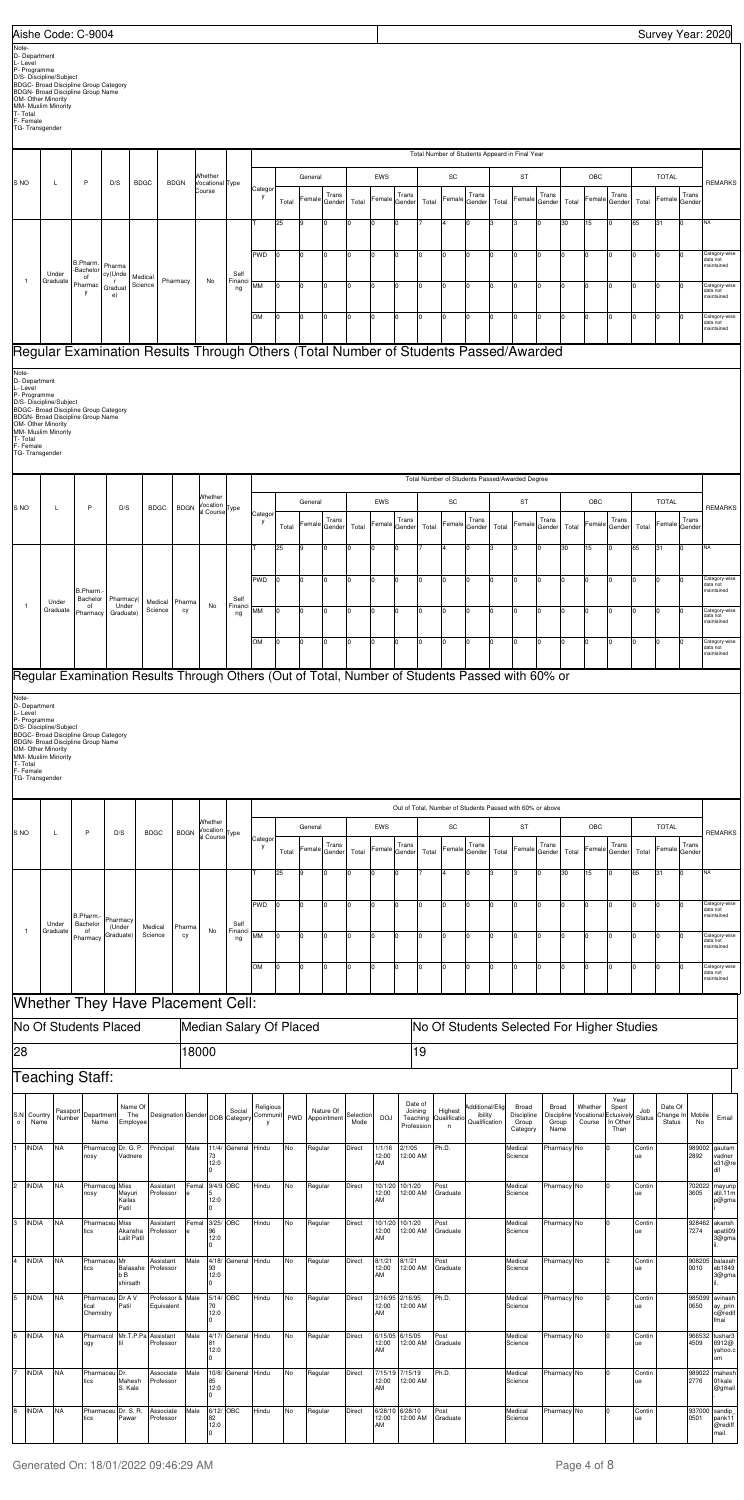|           |                     |                    | Aishe Code: C-9004                    |                            |                                                                          |             |                          |                     |                       |             |                                                                       |                   |                              |                                              |                              |                                             |                                          |                        |                                           |                                                 |               | Survey Year: 2020                     |                                          |                                             |
|-----------|---------------------|--------------------|---------------------------------------|----------------------------|--------------------------------------------------------------------------|-------------|--------------------------|---------------------|-----------------------|-------------|-----------------------------------------------------------------------|-------------------|------------------------------|----------------------------------------------|------------------------------|---------------------------------------------|------------------------------------------|------------------------|-------------------------------------------|-------------------------------------------------|---------------|---------------------------------------|------------------------------------------|---------------------------------------------|
| $\circ$   | S.N Country<br>Name | Passport<br>Number | Department<br>Name                    | Name Of<br>The<br>Employee |                                                                          |             |                          | Social              | Religious<br><b>V</b> |             | Nature Of<br>Designation Gender DOB Category Communit PWD Appointment | Selection<br>Mode | <b>DOJ</b>                   | Date of<br>Joining<br>Teaching<br>Profession | Highest<br>Qualificatio<br>n | Additional/Elig<br>ibility<br>Qualification | Broad<br>Discipline<br>Group<br>Category | Broad<br>Group<br>Name | Whether<br>Discipline Vocationa<br>Course | Year<br>Spent<br>Eclusively<br>In Other<br>Than | Job<br>Status | Date Of<br>Change In Mobile<br>Status | No                                       | Email                                       |
|           | 9 INDIA             | NA                 | tics                                  | lin                        | Pharmaceu Dr. B.V. Ja Professor & Male<br>Equivalent                     |             | 84<br>12:0               | 1/30/ General Jain  |                       | No          | Regular                                                               | Direct            | 12:00<br>AM                  | 7/14/09 7/14/09<br>12:00 AM                  | Ph.D.                        |                                             | Medical<br>Science                       | Pharmacy No            |                                           | lo                                              | Contin<br>ue  |                                       | 992305 bharatj<br>7005                   | ain2006<br>@gmail                           |
|           | 10 INDIA            | NA                 | Biotechnol Dr. J. C.<br>ogy           | Hundiwal                   | Associate<br>Professor                                                   | Male        | 3/6/7<br>12:0            | General Hindu       |                       | No.         | Regular                                                               | Direct            | 12:00<br>AM                  | 10/4/95 10/4/95<br>12:00 AM                  | Ph.D.                        |                                             | Medical<br>Science                       | Pharmacy No            |                                           | l0                                              | Contin<br>ue  |                                       | 986077<br>9469                           | narsim1<br>6@redif<br>fmail.co<br>m         |
|           | 11 INDIA            | <b>NA</b>          | Pharmacol Dr. K.D.<br>ogy             | Patil                      | Associate<br>Professor                                                   | Male        | 12:0                     | 6/1/7 General Hindu |                       | No.         | Regular                                                               | Direct            | 12:00<br>AM                  | 5/25/17 5/25/17<br>12:00 AM                  | Ph.D.                        |                                             | Medical<br>Science                       | Pharmacy No            |                                           | l0                                              | Contin<br>ue  |                                       | 9267                                     | 942394 kiranp1<br>700@g<br>mail.co<br>m     |
|           | 12 INDIA            | NA                 | Pharmacog Dr. Md.<br>nosy             | Rageeb<br>Md.<br>Usman     | Associate<br>Professor                                                   | Male        | 5/24/<br>84<br>12:0      | General Muslim      |                       | No.         | Regular                                                               | Direct            | 12:00<br>AM                  | 7/22/08 7/22/08<br>12:00 AM                  | Ph.D.                        |                                             | Medical<br>Science                       | Pharmacy No            |                                           | lo                                              | Contin<br>ue  |                                       | 986088<br>8842                           | rageeb<br>shaikh<br>@gmail<br>.com          |
|           | 13 INDIA            | NA                 | Pharmaceu Mr.<br>tics                 | Agrawal                    | Assistant<br>Ashish G. Professor                                         | Male        | 85<br>12:0               | 7/13/ General Hindu |                       | No          | Regular                                                               | Direct            | 12:00<br>AM                  | 7/15/19 7/15/19<br>12:00 AM                  | Post<br>Graduate             |                                             | Medical<br>Science                       | Pharmacy No            |                                           | lo                                              | Contin<br>ue  |                                       | 738781<br>0111                           | ashisha<br>grawal3<br>072006<br>@g          |
|           | 14 INDIA            | NA                 | Pharmaceu Mr.K.D.B.<br>tics           | aviskar                    | Assistant<br>Professor                                                   | Male        | 7/28/<br>89<br>12:0      | OBC                 | Hindu                 | No          | Regular                                                               | Direct            | 6/2/14<br>12:00<br><b>AM</b> | 6/2/14<br>12:00 AM                           | Post<br>Graduate             |                                             | Medical<br>Science                       | Pharmacy No            |                                           | lo                                              | Contin<br>ue  |                                       | 956183<br>3600                           | 22kar.ki<br>ran@g<br>mail.co<br>m.          |
|           | 15 INDIA            | NA                 | Pharmaceu Mr. Rohit Assistant<br>tics | S. Patil                   | Professor                                                                | Male        | 6/21/ OBC<br>191<br>12:0 |                     | Hindu                 | No          | Regular                                                               | Direct            | 12:00<br>AM                  | 7/15/19 7/15/19<br>12:00 AM                  | Post<br>Graduate             |                                             | Medical<br>Science                       | Pharmacy No            |                                           | lo                                              | Contin<br>ue  |                                       | 8616                                     | 940351 rohitpati<br>I2191@<br>gmail.c<br>om |
|           | 16 INDIA            | NA                 | Pharmaceu Mrs.P.N.J Assistant<br>tics | adhav                      | Professor                                                                | Femal       | 7/28/<br>89<br>12:0      | General Hindu       |                       | No.         | Regular                                                               | Direct            | 2/2/15<br>12:00<br>AM        | 2/2/15<br>12:00 AM                           | Post<br>Graduate             |                                             | Medical<br>Science                       | Pharmacy No            |                                           | lo                                              | Contin<br>ue  |                                       | 942034<br>9129                           | mahaja<br>npk15<br>@gmail                   |
|           | 17 INDIA            | NA                 | Pharmaceu Mrs.<br>tics                | Priyanka<br>S. Jain        | Assistant<br>Professor                                                   | Femal       | 92<br>12:0               | 7/14/ General Jain  |                       | No          | Regular                                                               | Direct            | <b>AM</b>                    | 12/16/1 12/16/19<br>9 12:00 12:00 AM         | Post<br>Graduate             |                                             | Medical<br>Science                       | Pharmacy No            |                                           | lo                                              | Contin<br>ue  |                                       | 935988 priyasja<br>4382 in1204<br>@gmail |                                             |
|           | 18 INDIA            | NA                 | Pharmaceu Mrs.S.M.<br>tics            | Mahajan                    | Assistant<br>Professor                                                   | Femal<br>le | 7/14/<br>79<br>12:0      | General Hindu       |                       | No.         | Regular                                                               | Direct            | 12:00<br>AM                  | 12/3/12 12/3/12<br>12:00 AM                  | Post<br>Graduate             |                                             | Medical<br>Science                       | Pharmacy No            |                                           | lo                                              | Contin<br>ue  |                                       | 997024<br>5576                           | suvarna<br>latamph<br>arm@g<br>mai          |
|           | 19 INDIA            | <b>NA</b>          | Pharmaceu Miss.<br>tics               | Priyanka<br>V. Patil       | Assistant<br>Professor                                                   | Femal       | 87<br>12:0               | 9/30/ General Hindu |                       | No.         | Regular                                                               | Direct            | 12:00<br>AM                  | 12/1/17 12/1/17<br>12:00 AM                  | Post<br>Graduate             |                                             | Medical<br>Science                       | Pharmacy No            |                                           | lo                                              | Contin<br>ue  |                                       | 7733                                     | 770919 priyank<br>apatil10<br>0@gma         |
|           | 20 INDIA            | NA                 | Pharmaceu Mr. A. A.<br>tics           | Sabe                       | Assistant<br>Professor                                                   | Male        | 7/28/<br>89<br>12:0      | OBC                 | Hindu                 | No          | Regular                                                               | Direct            | 2/5/19<br>12:00<br>AM        | 2/5/19<br>12:00 AM                           | Post<br>Graduate             |                                             | Medical<br>Science                       | Pharmacy No            |                                           | lo                                              | Contin<br>ue  |                                       | 928453<br>7795                           | atulsab<br>e7180<br>@gmail                  |
|           | 21 INDIA            | NA                 | Pharmaceu Mr<br>tical<br>Chemistry    | Nimbalkar                  | Assistant<br>Jayesh T. Professor                                         | Male        | 94<br>12:0               | 11/8/ OBC           | Hindu                 | No          | Regular                                                               | Direct            | 12:00<br>AM                  | 2/16/19 2/16/19<br>12:00 AM                  | Post<br>Graduate             |                                             | Medical<br>Science                       | Pharmacy No            |                                           | $\overline{2}$                                  | Contin<br>ue  |                                       | 3342                                     | 904903 jayeshp<br>harma3<br>33@gm           |
|           | 22 INDIA            | <b>NA</b>          | tical<br>Chemistry                    | Aashish<br>D.<br>Vaikunth  | Pharmaceu Mr. Assistant Male 5/19/ General Hindu No Regular<br>Professor |             | 71<br>12:0               |                     |                       |             |                                                                       | Direct            | 12:00<br>AM                  | 1/1/18 1/1/18<br>12:00 AM                    | Post No.<br>Doctorate        |                                             | Medical Pharmacy No<br>Science           |                        |                                           | $\vert$ 0                                       | Contin<br>ue  |                                       | 982148 ashdv2<br>5970                    | 002@y<br>ahoo.co<br>.in                     |
|           | 23 INDIA            | ΝA                 | Pharmaceu Mr.T.Y.Sh Assistant<br>tics | aikh                       | Professor                                                                | Male        | 2/4/7<br>12:0            | General             | Muslim                | No.         | Regular                                                               | Direct            | AM                           | 11/11/1 11/11/10<br>0 12:00 12:00 AM         | Post<br>Graduate             |                                             | Medical<br>Science                       | Pharmacy No            |                                           |                                                 | Contin<br>ue  |                                       | 909624<br>0896                           | tanvirsh<br>aikh59<br>@rediff<br>mail.      |
|           | 24 INDIA            | NA                 | Pharmaceu Mr.<br>tical<br>Chemistry   | Chetan<br>F.Chajed         | Assistant<br>Professor                                                   | Male        | 10/1<br>5/89<br>12:0     | General Hindu       |                       | No          | Regular                                                               | Direct            | 12:00<br>AM                  | 7/15/19 7/15/19<br>12:00 AM                  | Post<br>Graduate             |                                             | Medical<br>Science                       | Pharmacy No            |                                           | 0                                               | Contin<br>ue  |                                       | 917517<br>6635                           | chetanc<br>hajed15<br>101989<br>@g          |
|           | 25 INDIA            | NA                 | Pharmaceu Dr Shelly<br>tics           | Gupta                      | Associate<br>Professor                                                   | Femal       | 6/26/<br>84<br>12:0      | General             | Hindu                 | No          | Regular                                                               | Direct            | 1/1/21<br>12:00<br>AM        | 1/1/21<br>12:00 AM                           | Ph.D.                        |                                             | Medical<br>Science                       | Pharmacy No            |                                           | 5                                               | Contin<br>ue  |                                       | 887886<br>9479                           | shelly.g<br>upta24<br>26@gm<br>ail.         |
|           | 26 INDIA            | NA                 | Pharmacog Mr. Sunny Assistant<br>nosy | Dhavale                    | Professor                                                                | Male        | 9/14/<br>12:0            | General Hindu       |                       | No          | Regular                                                               | Direct            | 1/1/19<br>12:00<br>AM        | 1/1/19<br>12:00 AM                           | Post<br>Graduate             |                                             | Medical<br>Science                       | Pharmacy No            |                                           | 0                                               | Contin<br>ue  |                                       | 808757<br>5119                           | sunnyd<br>havale1<br>4@gma                  |
|           | 27 INDIA            | ΝA                 | Pharmaceu Mr. S. D.<br>tics           | Salunkhe                   | Assistant<br>Professor                                                   | Male        | 12:0                     | 6/3/8 OBC           | Hindu                 | No          | Regular                                                               | Direct            | 12:00<br>AM                  | 8/29/18 8/29/18<br>12:00 AM                  | Post<br>Graduate             |                                             | Medical<br>Science                       | Pharmacy No            |                                           | 0                                               | Contin<br>ue  |                                       | 814917<br>7779                           | swapnil<br>salunkh<br>e.ss@g                |
|           | 28 INDIA            | NA                 | Pharmacog Mrs.K.D.P Assistant<br>nosy | atil                       | Professor                                                                | Femal       | 12:0                     | 9/9/7 General Hindu |                       | No          | Regular                                                               | Direct            | 9/4/10<br>12:00<br>AM        | 9/4/10<br>12:00 AM                           | Post<br>Graduate             |                                             | Medical<br>Science                       | Pharmacy No            |                                           |                                                 | Contin<br>ue  |                                       | 962374<br>4885                           | yashohi<br>ra@redi<br>ffmail.               |
|           |                     |                    |                                       |                            | Designation-Wise Sanctioned Strength:                                    |             |                          |                     |                       |             |                                                                       |                   |                              |                                              |                              |                                             |                                          |                        |                                           |                                                 |               |                                       |                                          |                                             |
|           | S.No                |                    | Designation                           |                            | Sanctioned Strength                                                      |             |                          |                     |                       | In Position |                                                                       |                   |                              | In Vocational Courses                        |                              |                                             |                                          |                        |                                           |                                                 |               |                                       |                                          |                                             |
| $\vert$ 1 |                     |                    | <b>Assistant Professor</b>            | 16                         |                                                                          |             |                          | 19                  |                       |             | O                                                                     |                   |                              |                                              |                              |                                             |                                          |                        |                                           |                                                 |               |                                       |                                          |                                             |
| l2        |                     |                    | Associate Professor <sup>7</sup>      |                            |                                                                          |             |                          | l6                  |                       |             | 0                                                                     |                   |                              |                                              |                              |                                             |                                          |                        |                                           |                                                 |               |                                       |                                          |                                             |
| lз        |                     | Principal          |                                       |                            |                                                                          |             |                          | 1                   |                       |             | O                                                                     |                   |                              |                                              |                              |                                             |                                          |                        |                                           |                                                 |               |                                       |                                          |                                             |
| 4         |                     | Professor &        |                                       | $\overline{\mathbf{4}}$    |                                                                          |             |                          | l2                  |                       |             | O                                                                     |                   |                              |                                              |                              |                                             |                                          |                        |                                           |                                                 |               |                                       |                                          |                                             |
|           |                     | Equivalent         | Non Teaching Staff:                   |                            |                                                                          |             |                          |                     |                       |             |                                                                       |                   |                              |                                              |                              |                                             |                                          |                        |                                           |                                                 |               |                                       |                                          |                                             |
|           |                     |                    |                                       |                            |                                                                          |             |                          |                     |                       |             |                                                                       |                   |                              | Number Of Students Enrolled                  |                              |                                             |                                          |                        |                                           |                                                 |               |                                       |                                          |                                             |

|      |       |       |                                 |       |       |         |                 |       |        |                 |       |        |                 | Number Of Students Enrolled |           |                 |       |        |                 |       |              |                 |                                  |
|------|-------|-------|---------------------------------|-------|-------|---------|-----------------|-------|--------|-----------------|-------|--------|-----------------|-----------------------------|-----------|-----------------|-------|--------|-----------------|-------|--------------|-----------------|----------------------------------|
| S.No | Staff | Group | Sanctioned Category<br>Strength |       |       | General |                 |       | EWS    |                 |       | SC     |                 |                             | <b>ST</b> |                 |       | OBC    |                 |       | <b>TOTAL</b> |                 | REMARKS                          |
|      | Type  |       |                                 |       | Total | Female  | Trans<br>Gender | Total | Female | Trans<br>Gender | Total | Female | Trans<br>Gender | Total                       | Female    | Trans<br>Gender | Total | Female | Trans<br>Gender | Total | Female       | Trans<br>Gender |                                  |
|      |       |       |                                 | Total |       |         |                 |       |        |                 |       |        |                 |                             |           |                 |       |        |                 |       |              |                 | <b>NA</b>                        |
|      |       |       |                                 | PWD   |       |         |                 |       |        |                 |       |        |                 |                             |           |                 |       |        |                 |       |              |                 | Category-<br>فساما مفصلا مامناها |

|  |         | Physical<br>Educatio Group A |                    | PWD                | I٥  | I٥       |        |     |     |    |    |     |     |     |    | Iо                                       | Category-<br>wise data not<br>maintained |
|--|---------|------------------------------|--------------------|--------------------|-----|----------|--------|-----|-----|----|----|-----|-----|-----|----|------------------------------------------|------------------------------------------|
|  | n Staff |                              | Muslim<br>Minority |                    | lo. | ln.      | $\sim$ | -le | ln. |    | I٥ | O   | lo. |     | Iо | Category-<br>wise data not<br>maintained |                                          |
|  |         |                              |                    | Other<br>Minority  |     | I٥       | ln.    |     | I٢  | l0 |    | ln. | n   | In. |    | Iо                                       | Category-<br>wise data not<br>maintained |
|  |         |                              |                    | Total              | ı٥  | $\Omega$ |        |     |     | ١O |    |     |     | In  |    | I٥                                       | <b>NA</b>                                |
|  |         | Library Group A<br>Staff     |                    | PWD                | r   | $\Omega$ |        |     |     | n  |    |     |     | In  |    | I٥                                       | Category-<br>wise data not<br>maintained |
|  |         |                              |                    | Muslim<br>Minority |     | $\Omega$ |        |     |     |    |    |     |     |     |    | I٥                                       | Category-<br>wise data not<br>maintained |
|  |         |                              |                    | Other<br>Minority  |     | $\Omega$ | ln.    |     | I٥  | l٥ |    | ln. | O   | lo. |    | Iо                                       | Category-<br>wise data not<br>maintained |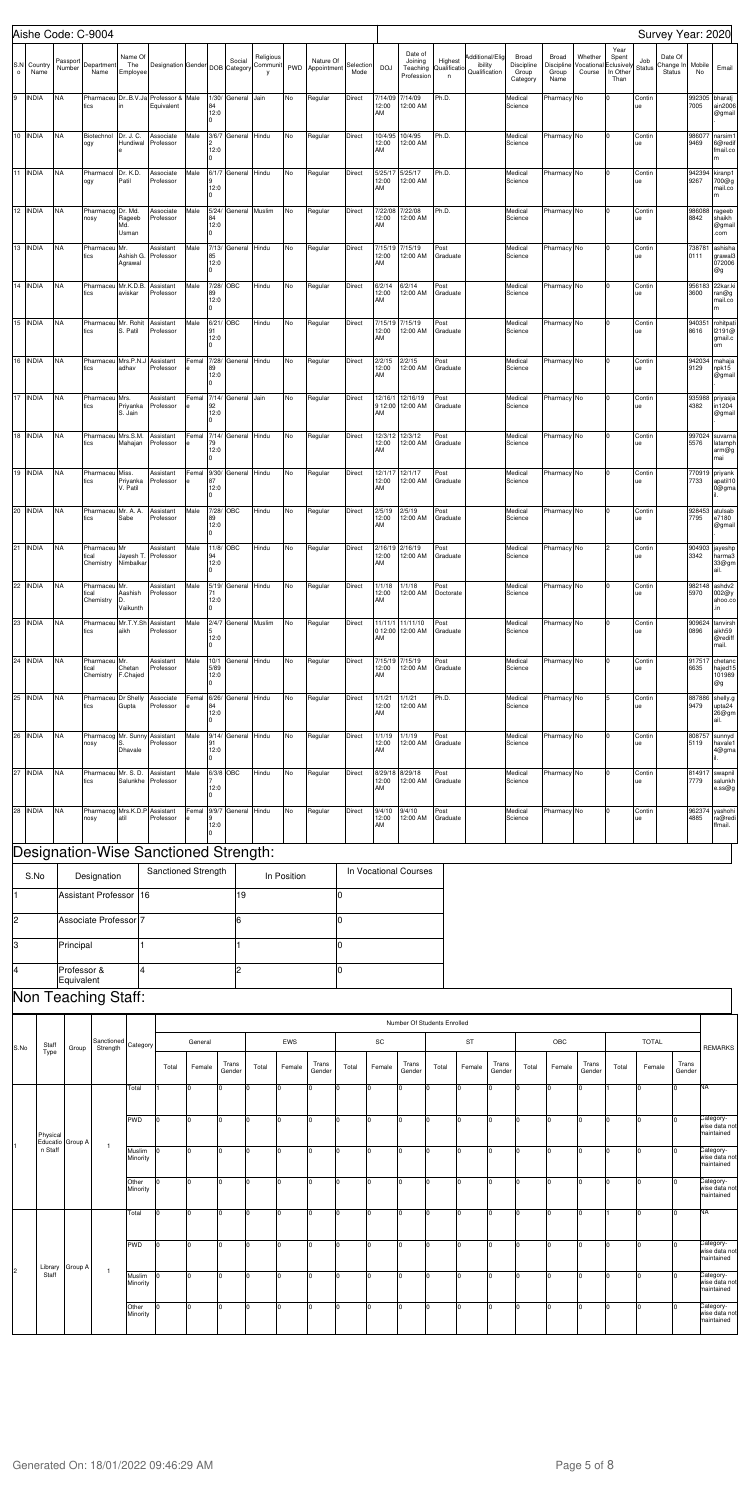|                | Aishe Code: C-9004                        |         |                                                   |                    |       |         |                 |       |             |                 |       |                              |                 |                             |                |                 |       |                |                 |       |              |                 | Survey Year: 2020                        |
|----------------|-------------------------------------------|---------|---------------------------------------------------|--------------------|-------|---------|-----------------|-------|-------------|-----------------|-------|------------------------------|-----------------|-----------------------------|----------------|-----------------|-------|----------------|-----------------|-------|--------------|-----------------|------------------------------------------|
|                |                                           |         |                                                   |                    |       |         |                 |       |             |                 |       |                              |                 | Number Of Students Enrolled |                |                 |       |                |                 |       |              |                 |                                          |
| S.No           | Staff<br>Type                             | Group   | Sanctioned<br>Strength                            | Category           |       | General |                 |       | EWS         |                 |       | $\operatorname{\textsf{SC}}$ |                 |                             | ST             |                 |       | OBC            |                 |       | <b>TOTAL</b> |                 | <b>REMARKS</b>                           |
|                |                                           |         |                                                   |                    | Total | Female  | Trans<br>Gender | Total | Female      | Trans<br>Gender | Total | Female                       | Trans<br>Gender | Total                       | Female         | Trans<br>Gender | Total | Female         | Trans<br>Gender | Total | Female       | Trans<br>Gender |                                          |
|                |                                           |         |                                                   | Total              |       | I٥      | I٥              | ۱o    | lo.         | l0              | l٥    | <sup>0</sup>                 | Iо              | ١o                          | O              | Iо              | l٥    | $\overline{0}$ | Ò               |       |              | lo.             | NA                                       |
|                |                                           |         |                                                   | <b>PWD</b>         | l0    | O       | Iо              | I٥    | 0           | Iо              |       | $\overline{0}$               | Iо              | ١o                          | $\overline{0}$ | 10              | l٥    | 0              | $\Omega$        | I٥    |              | I٥              | Category-<br>wise data not<br>maintained |
| 3              | Library<br>Staff                          | Group D | $\mathbf{1}$                                      | Muslim<br>Minority | l0    | I٥      | I٥              | o     | lo          | I٥              | I٥    | 0                            | Iо              | O                           | O              | Iо              | I٥    | 0              | l0              | I٥    | l0           | l٥              | Category-<br>wise data not<br>maintained |
|                |                                           |         |                                                   | Other<br>Minority  | l0    | O       | I٥              | ۱o    | I٥          | Iо              | I٥    | 0                            | Iо              | I٥                          | O              | Iо              | In    | 0              | $\Omega$        | I٥    |              | lo              | Category-<br>wise data not               |
|                |                                           |         |                                                   | Total              |       | O       | Iо              | lo    | 0           | Iо              | 0     | $\overline{0}$               | Iо              | I٥                          | $\Omega$       | Iо              | ۱n    | 0              | $\Omega$        | 2     |              | I٥              | maintained<br>NA                         |
|                | Non                                       |         |                                                   | PWD                | lо    | I٥      | I٥              | O     | lo          | I٥              | l٥    | $\mathbf 0$                  | Iо              | l0                          | O              | I٥              | I٥    | $\mathbf 0$    | $\Omega$        | I٥    |              | l0              | Category-<br>wise data not               |
| $\overline{4}$ | Teachin<br>g Staff<br>Excludin<br>g Lib & | Group A | $\overline{c}$                                    | Muslim             | I٥    | I٥      | lo.             | O     | I٥          | Iо              | I٥    | O                            | Iо              | l0.                         | O              | Iо              | I٥    | $\mathbf 0$    | $\Omega$        | l٥    |              |                 | maintained<br>Category-                  |
|                | Phy<br>Educatio<br>n                      |         |                                                   | Minority           |       |         |                 |       |             |                 |       |                              |                 |                             |                |                 |       |                |                 |       |              |                 | wise data not<br>maintained              |
|                |                                           |         |                                                   | Other<br>Minority  | l0    | O       | Iо              | I٥    | 0           | Iо              |       | 0                            | Iо              | I٥                          | $\mathbf 0$    | Iо              | 10    | 0              | O               | Iо    |              | O               | Category-<br>wise data not<br>maintained |
|                |                                           |         |                                                   | Total              | lо    | I٥      | Iо              | O     | lo          | I٥              | I٥    | 0                            | Iо              | O                           | O              | Iо              | 10    | $\overline{c}$ | 0               | 2     | 2            | lo.             | NA                                       |
|                | Non<br>Teachin<br>g Staff                 |         |                                                   | PWD                | lо    | O       | Iо              | ۱o    | lo.         | Iо              | l٥    | O                            | Iо              | I٥                          | O              | Iо              | l٥    | 0              | $\Omega$        | l٥    |              | lo              | Category-<br>wise data not<br>maintained |
| 5              | Excludin<br>g Lib &<br>Phy<br>Educatio    | Group B | $\mathbf 2$                                       | Muslim<br>Minority | Iо    | O       | Iо              | lo    | 0           | Iо              | 0     | 0                            | Iо              | I٥                          | 0              | Iо              | ۱n    | $\mathbf 0$    | $\Omega$        | Iо    |              | l٥              | Category-<br>wise data not<br>maintained |
|                | n                                         |         |                                                   | Other<br>Minority  | lо    | I٥      | Iо              | lo.   | I٥          | I٥              | l٥    | $\Omega$                     | Iо              | lo.                         | l0             | I٥              | l٥    | 0              | $\Omega$        | lo.   |              | l٥              | Category-<br>wise data not<br>maintained |
|                |                                           |         |                                                   | Total              |       | I٥      | I٥              | I٥    | lo.         | I٥              | I٥    | O                            | Iо              | I٥                          | 0              | Iо              | l٥    | O              | $\Omega$        | l6    |              | lo.             | NA                                       |
|                | Non<br>Teachir                            |         |                                                   | PWD                | Iо    | O       | Iо              | I٥    | 0           | Iо              |       | I٥                           | Iо              | I٥                          | 0              | Iо              | lo.   | $\mathbf 0$    | $\Omega$        | I٥    |              | O               | Category-<br>wise data not               |
| 6              | g Staff<br>Excludin<br>g Lib &<br>Phy     | Group C | 6                                                 | Muslim             | l0    | I٥      | Iо              | lо    | lo          | I٥              | lо    | 0                            | Iо              | I٥                          | O              | Iо              | 10    | $\mathbf 0$    | 0               | I٥    | l0           | l٥              | maintained<br>Category-<br>wise data not |
|                | Educatio<br>n                             |         |                                                   | Minority<br>Other  | 10    | 10      | 10              | lo    | $ 0\rangle$ | 10              | Iо    | $\overline{0}$               | Iо              | 10                          | O              | Iо              | 10    | 0              | lo              | 10    |              | 10              | maintained<br>Category-                  |
|                |                                           |         |                                                   | Minority<br>Total  | 2     | O       | Iо              | 0     | 0           | Iо              |       | $\overline{0}$               | Iо              | I٥                          | $\Omega$       | Iо              | I٥    | $\overline{0}$ |                 | 12    |              | l0.             | wise data not<br>maintained<br>NA        |
|                |                                           |         |                                                   |                    |       |         |                 |       |             |                 |       |                              |                 |                             |                |                 |       |                |                 |       |              |                 |                                          |
|                | Non<br>Teachin<br>g Staff<br>Excludin     | Group D |                                                   | <b>PWD</b>         | lо    | O       | I٥              | O     | I٥          | I٥              | l٥    | $\mathbf 0$                  | Iо              | O                           | O              | I٥              | Iо    | 0              | $\Omega$        | I٥    |              | 0               | Category-<br>wise data not<br>maintained |
|                | g Lib &<br>Phy<br>Educatio<br>n           |         | 12                                                | Muslim<br>Minority | l٥    | Iо      | I٥              | lо    | lo.         | I٥              | l٥    | 0                            | Iо              | I٥                          | 0              | Iо              | Iо    | 0              | $\Omega$        | l٥    |              |                 | Category-<br>wise data not<br>maintained |
|                |                                           |         |                                                   | Other<br>Minority  |       | O       | Ιo              | I٥    |             | Iо              |       | 0                            | Iо              | l0                          | $\mathbf 0$    | Iо              |       | $\mathbf 0$    |                 |       |              |                 | Category-<br>wise data not<br>maintained |
|                |                                           |         | Non Teaching Staff Count:                         |                    |       |         |                 |       |             |                 |       |                              |                 |                             |                |                 |       |                |                 |       |              |                 |                                          |
|                |                                           |         | Total Number of non Teaching Staff                |                    |       |         |                 |       |             |                 |       |                              | 25              |                             |                |                 |       |                |                 |       |              |                 |                                          |
|                |                                           |         | Total Number of Males in non Teaching Staff       |                    |       |         |                 |       |             |                 |       |                              | 23              |                             |                |                 |       |                |                 |       |              |                 |                                          |
|                |                                           |         | Total Number of Females In non Teaching Staff     |                    |       |         |                 |       |             |                 |       |                              | 2               |                             |                |                 |       |                |                 |       |              |                 |                                          |
|                |                                           |         | Total Number of Transgender in non Teaching Staff |                    |       |         |                 |       |             |                 |       |                              | 10              |                             |                |                 |       |                |                 |       |              |                 |                                          |
|                |                                           |         | Financial income:                                 |                    |       |         |                 |       |             |                 |       |                              |                 |                             |                |                 |       |                |                 |       |              |                 |                                          |

Generated On: 18/01/2022 09:46:29 AM 8 and 7 and 7 and 7 and 7 and 7 and 7 and 7 and 8 and 8 and 8 and 8 and 8 and 8 and 8 and 8 and 8 and 8 and 8 and 8 and 8 and 8 and 8 and 8 and 8 and 8 and 8 and 8 and 8 and 8 and 8 and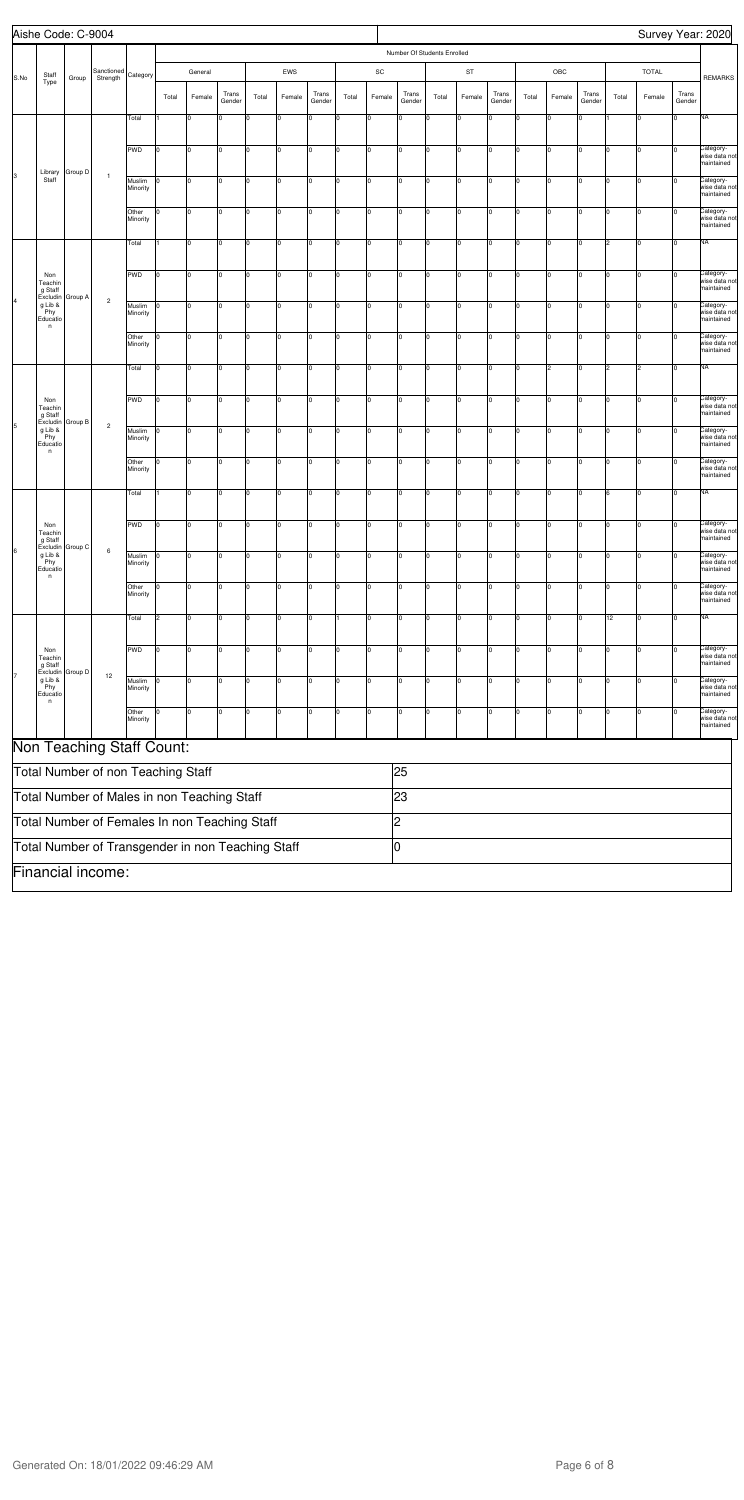|                           | Aishe Code: C-9004                        |                     | Survey Year: 2020 |
|---------------------------|-------------------------------------------|---------------------|-------------------|
| S.No                      | Items                                     | Amount In Thousands |                   |
| $\mathbf{1}$              | <b>Grants Recieved From</b>               |                     |                   |
| (i)                       | University Grants Commission              | 0.0                 |                   |
| (ii)                      | <b>Distance education Council</b>         | 0.0                 |                   |
| (iii)                     | Other Central Government Departmnts       | 0.0                 |                   |
| $\overline{2}$            | Grants recieved From State government     | 0.0                 |                   |
| $\ensuremath{\mathsf{3}}$ | <b>Grants Recieved From University</b>    | 0.0                 |                   |
| 4                         | Grants Recieved From Local Bodies         | 0.0                 |                   |
| 5                         | Donations                                 | 0.0                 |                   |
| 6                         | <b>Tuition Fee</b>                        | 30610.689           |                   |
| (i)                       | Indian students in regular education mode |                     |                   |
| (ii)                      | Foreign students in regular education     |                     |                   |
| (iii)                     | Indian students in distance education     |                     |                   |
| (iv)                      | Foreign students in distance education    |                     |                   |
| $\overline{7}$            | Other Fees                                | 1074.899            |                   |
| 8                         | Interests                                 | 85.569              |                   |
| 9                         | Sale Of Application Form                  | 100.3               |                   |
| 10                        | Other Income                              | 28.536              |                   |
| (i)                       | Payment on lodging and boarding from      |                     |                   |
| (ii)                      | Payment on lodging and boarding from      |                     |                   |
| (iii)                     | Income from faculties visiting abroad     |                     |                   |
| (iv)                      | Other sources                             |                     |                   |
| $\overline{11}$           | Total                                     | 31899.993           |                   |

|                | <b>Financial Expenditure:</b>            |                     |
|----------------|------------------------------------------|---------------------|
| S.No           | Items                                    | Amount in Thousands |
|                | Salary, Allowances & Retirement Benefits | 30207.936           |
| $\overline{2}$ | Buldings (Construction And Maintainence) | 687.062             |
| 3              | Library And Laboratory                   | 72.571              |
| 4              | <b>Research Activities</b>               | 27.94               |
| 5              | Scholarships                             | 9855.949            |
| 6              | Other Expenses                           | 1115.966            |
| 7              | Total                                    | 41967.424           |
|                | Infrastructure:                          |                     |

Generated On: 18/01/2022 09:46:29 AM 8 and 7 of 8

## Financial Expenditure: